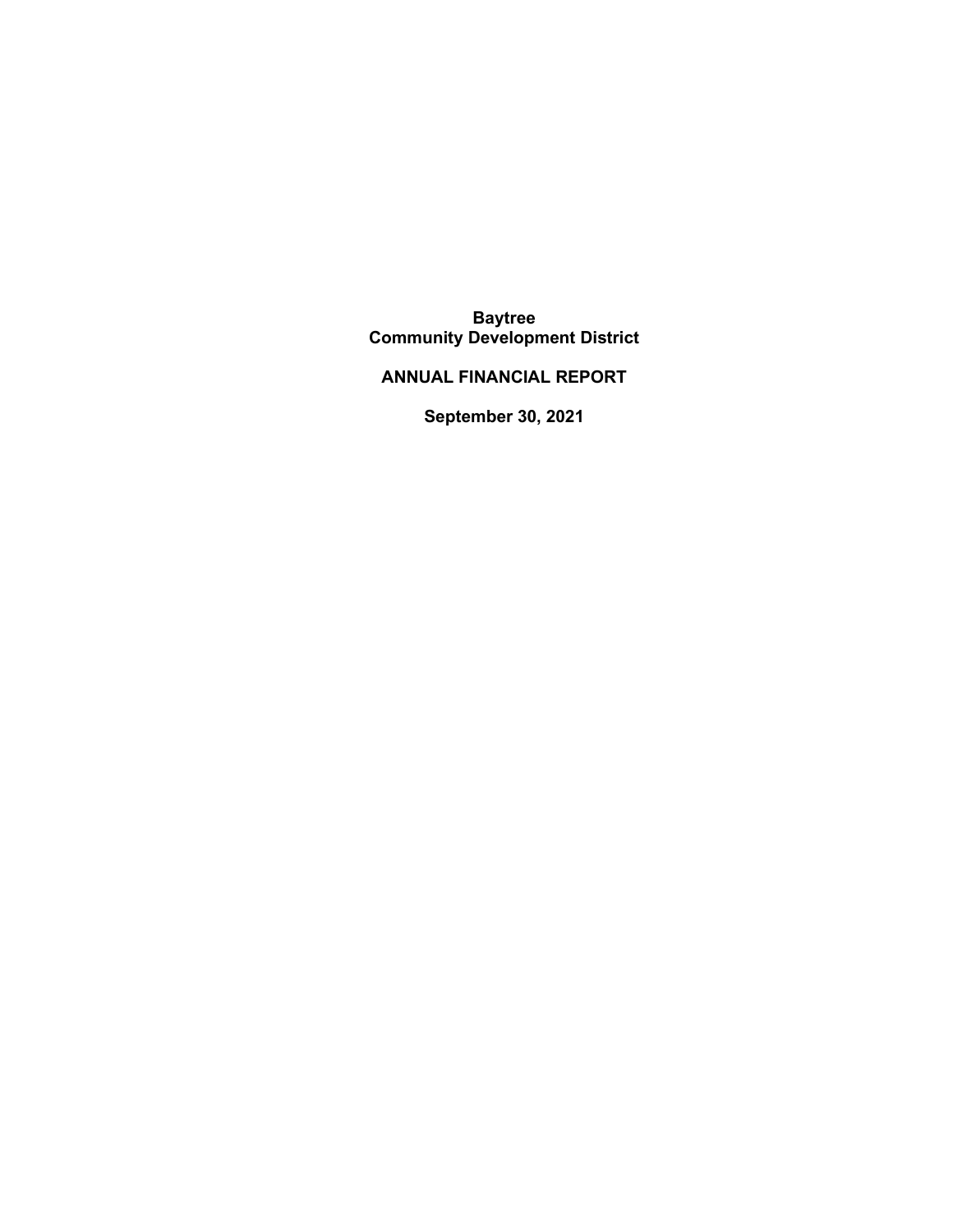# **Baytree Community Development District**

# **ANNUAL FINANCIAL REPORT**

# **September 30, 2021**

## **TABLE OF CONTENTS**

|                                                                                                                                                                                                              | Page<br>Number |
|--------------------------------------------------------------------------------------------------------------------------------------------------------------------------------------------------------------|----------------|
| <b>REPORT OF INDEPENDENT AUDITORS</b>                                                                                                                                                                        | $1 - 2$        |
| <b>MANAGEMENT'S DISCUSSION AND ANALYSIS</b>                                                                                                                                                                  | $3 - 8$        |
| <b>BASIC FINANCIAL STATEMENTS:</b><br><b>Government-wide Financial Statements:</b>                                                                                                                           |                |
| <b>Statement of Net Position</b><br><b>Statement of Activities</b>                                                                                                                                           | 9<br>10        |
| <b>Fund Financial Statements:</b><br><b>Balance Sheet - Governmental Funds</b>                                                                                                                               | 11             |
| <b>Reconciliation of Total Governmental Fund Balances</b><br>to Net Position of Governmental Activities                                                                                                      | 12             |
| Statement of Revenues, Expenditures and Changes in Fund<br><b>Balances - Governmental Funds</b>                                                                                                              | 13             |
| Reconciliation of the Statement of Revenues, Expenditures<br>and Changes in Fund Balances of Governmental Funds<br>to the Statement of Activities<br>Statement of Revenues, Expenditures and Changes in Fund | 14             |
| Balances - Budget and Actual - General Fund                                                                                                                                                                  | 15             |
| <b>Notes to Financial Statements</b>                                                                                                                                                                         | 16-26          |
| <b>INDEPENDENT AUDITORS' REPORT ON INTERNAL CONTROL OVER</b><br>FINANCIAL REPORTING AND ON COMPLIANCE AND OTHER MATTERS<br>BASED ON AN AUDIT OF FINANCIAL STATEMENTS PERFORMED IN                            |                |
| <b>ACCORDANCE WITH GOVERNMENT AUDITING STANDARDS</b>                                                                                                                                                         | $27 - 28$      |
| <b>MANAGEMENT LETTER</b>                                                                                                                                                                                     | 29-32          |
| INDEPENDENT ACCOUNTANTS' REPORT/COMPLIANCE WITH<br><b>SECTION 218.415, FLORIDA STATUTES</b>                                                                                                                  | 33             |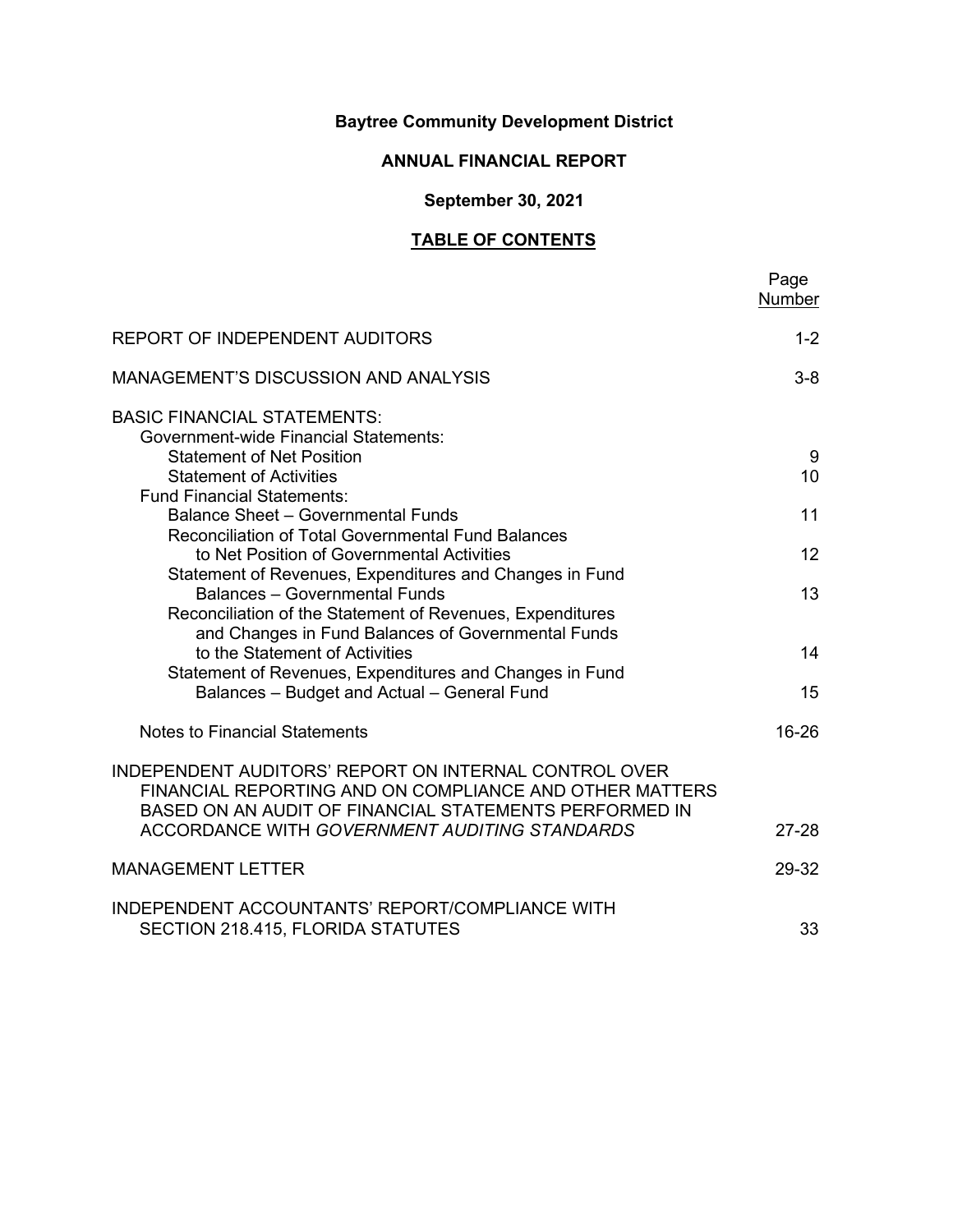

Certified Public Accountants PL

600 Citrus Avenue Suite 200 Fort Pierce, Florida 34950

772/461-6120 // 461-1155 FAX: 772/468-9278

#### **REPORT OF INDEPENDENT AUDITORS**

To the Board of Supervisors Baytree Community Development District Brevard County, Florida

#### **Report on the Financial Statements**

We have audited the accompanying financial statements of Baytree Community Development District as of and for the year ended September 30, 2021, and the related notes to financial statements, which collectively comprise the District's basic financial statements as listed in the table of contents.

#### **Management's Responsibility for the Financial Statements**

Management is responsible for the preparation and fair presentation of these financial statements in accordance with accounting principles generally accepted in the United States of America; this includes the design, implementation, and maintenance of internal control relevant to the preparation and fair presentation of financial statements that are free from material misstatement, whether due to fraud or error.

#### **Auditor's Responsibility**

Our responsibility is to express an opinion on these financial statements based on our audit. We conducted our audit in accordance with auditing standards generally accepted in the United States of America and the standards applicable to financial audits contained in *Government Accounting Standards*, issued by the Comptroller General of the United States. Those standards require that we plan and perform the audit to obtain reasonable assurance about whether the financial statements are free from material misstatement.

An audit involves performing procedures to obtain audit evidence about the amounts and disclosures in the financial statements. The procedures selected depend on the auditor's judgment, including the assessment of the risks of material misstatement of the financial statements, whether due to fraud or error. In making those risk assessments, the auditor considers internal control relevant to the entity's preparation and fair presentation of the financial statements in order to design audit procedures that are appropriate in the circumstances, but not for the purpose of expressing an opinion on the effectiveness of the entity's internal control. Accordingly, we express no such opinion. An audit also includes evaluating the appropriateness of accounting policies used and the reasonableness of significant accounting estimates made by management, as well as evaluating the overall presentation of the financial statements.

We believe that the audit evidence we have obtained is sufficient and appropriate to provide a basis for our audit opinion.

Fort Pierce / Stuart Member AICPA Division for CPA Firms Private Companies practice Section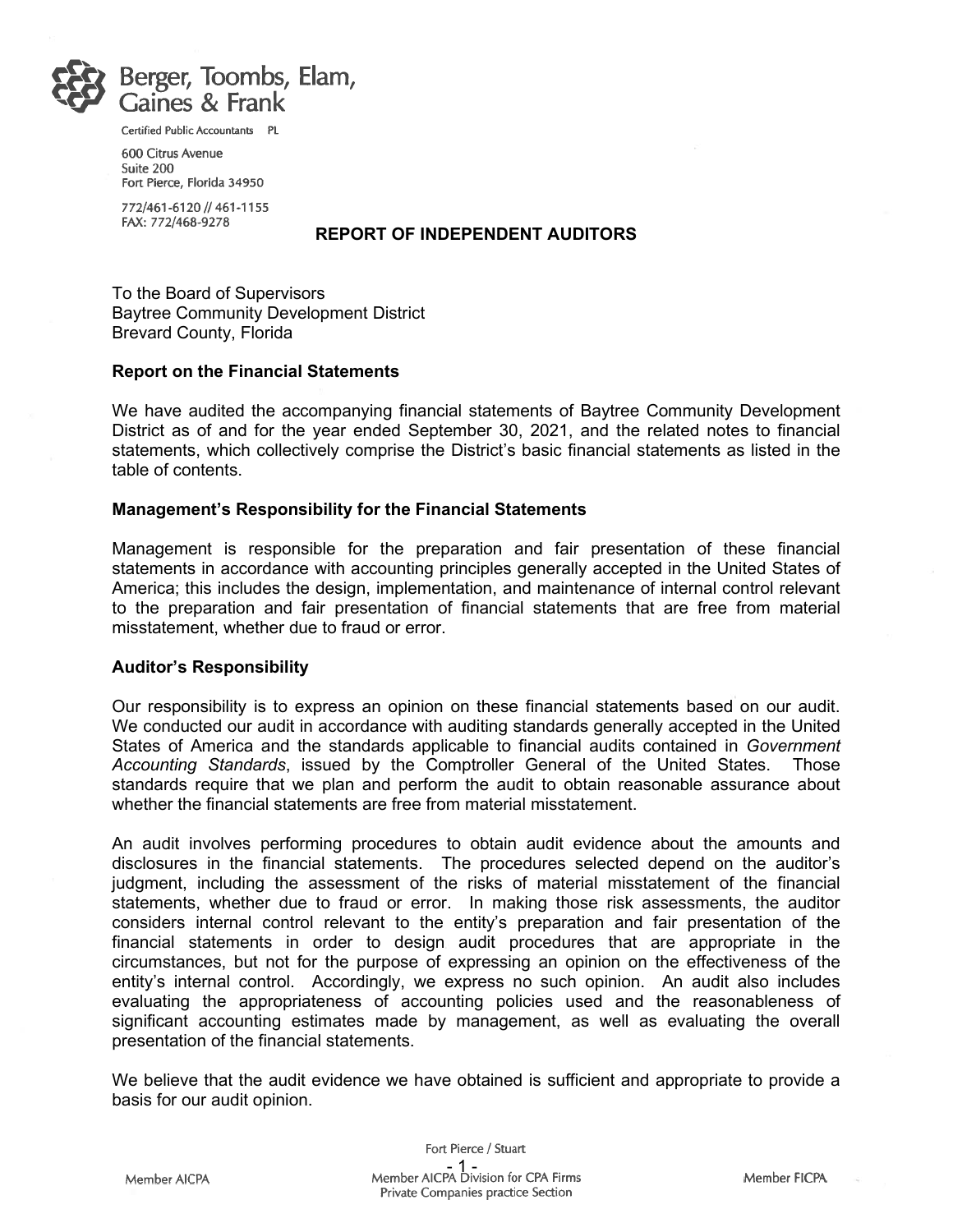

#### **Opinion**

In our opinion, the financial statements referred to above present fairly, in all material respects, the respective financial position of the governmental activities and each major fund of Baytree Community Development District, as of September 30, 2021, and the respective changes in financial position and the budgetary comparison for the General Fund for the year then ended in conformity with accounting principles generally accepted in the United States of America.

#### **Other Matters**

#### *Required Supplementary Information*

Accounting principles generally accepted in the United States of America require that the Management Discussion and Analysis be presented to supplement the basic financial statements. Such information, although not a part of the basic financial statements, is required by the Governmental Accounting Standards Board who considers it to be an essential part of financial reporting for placing the basic financial statements in an appropriate operational, economic, or historical context. We have applied certain limited procedures to the required supplementary information in accordance with auditing standards generally accepted in the United States of America, which consisted of inquiries of management about the methods of preparing the information and comparing the information for consistency with management's responses to our inquiries, the basic financial statements, and other knowledge we obtained during our audit of the basic financial statements. We do not express an opinion or provide any assurance on the information because the limited procedures do not provide us with sufficient evidence to express an opinion or provide any assurance.

#### **Other Reporting Required by Government Auditing Standards**

In accordance with *Government Auditing Standards*, we have also issued a report dated June 15, 2022 on our consideration of the District's internal control over financial reporting and on our tests of its compliance with certain provisions of laws, regulations and contracts. The purpose of that report is to describe the scope of our testing of internal control over financial reporting and compliance and the results of that testing, and not to provide an opinion on internal control over financial reporting or on compliance. That report is an integral part of an audit performed in accordance with *Government Auditing Standards* in considering Baytree Community Development District's internal control over financial reporting and compliance.

Durgin Joonlos Clam<br>Isaines + Frank

Berger, Toombs, Elam, Gaines & Frank Certified Public Accountants PL Fort Pierce, Florida

June 15, 2022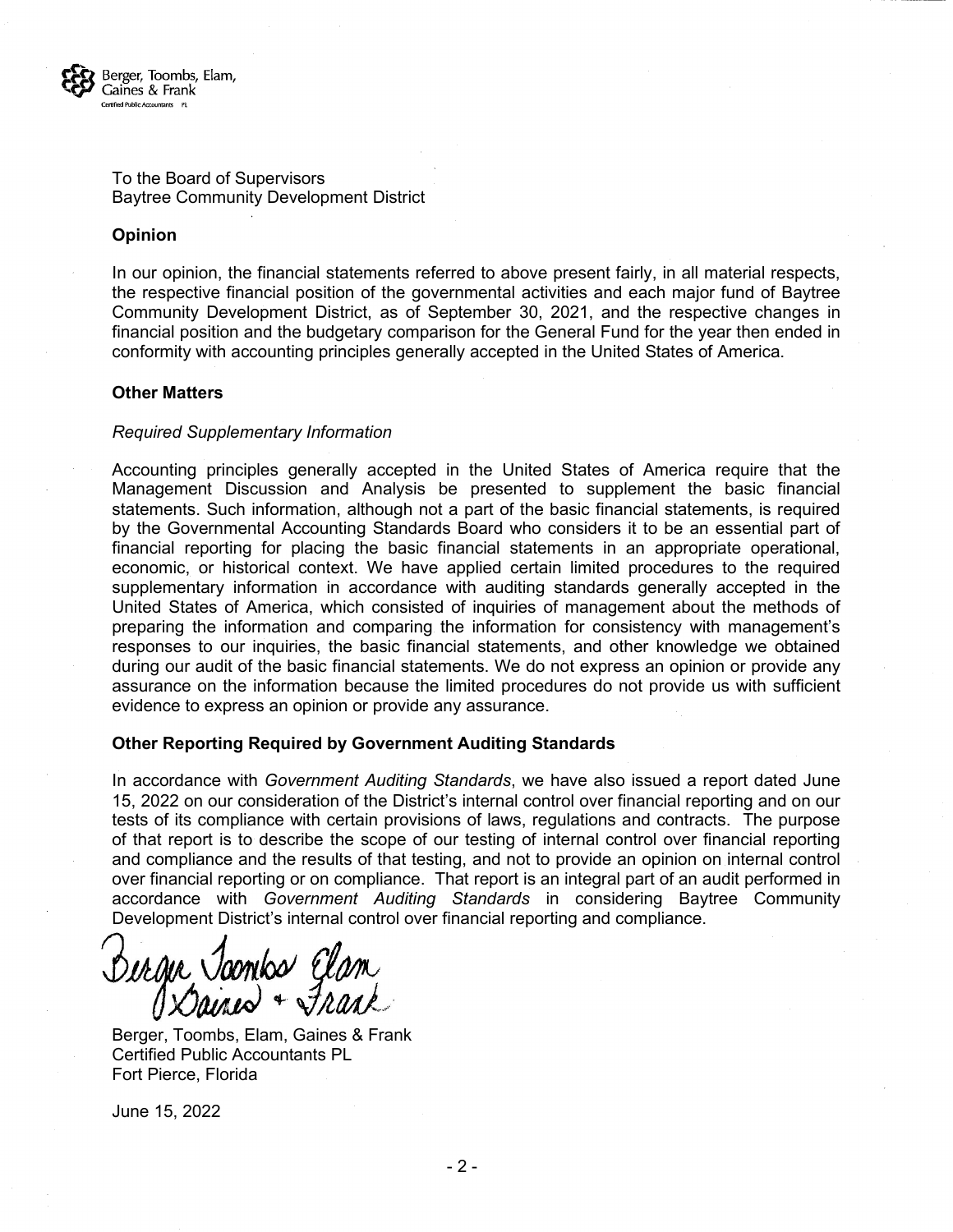Management's discussion and analysis of Baytree Community Development District (the "District") financial performance provides an objective and easily readable analysis of the District's financial activities. The analysis provides summary financial information for the District and should be read in conjunction with the District's financial statements.

## **OVERVIEW OF THE FINANCIAL STATEMENTS**

The District's basic financial statements comprise three components; 1) *Government-wide financial statements,* 2) *Fund financial statements,* and 3) *Notes to financial statements.* The *Government-wide financial statements* present an overall picture of the District's financial position and results of operations. The *Fund financial statements* present financial information for the District's major funds. The *Notes to financial statements* provide additional information concerning the District's finances.

The *Government-wide financial statements* are the **statement of net position** and the **statement of activities**. These statements use accounting methods similar to those used by private-sector companies. Emphasis is placed on the net position of governmental activities and the change in net position. Governmental activities are primarily supported by special assessments.

The **statement of net position** presents information on all assets and liabilities of the District, with the difference between assets and liabilities reported as net position. Assets, liabilities, and net position are reported for all Governmental activities.

The **statement of activities** presents information on all revenues and expenses of the District and the change in net position. Expenses are reported by major function and program revenues relating to those functions are reported, providing the net cost of all functions provided by the District. To assist in understanding the District's operations, expenses have been reported as governmental activities. Governmental activities financed by the District include general government and physical environment.

*Fund financial statements* present financial information for governmental funds. These statements provide financial information for the major funds of the District. Governmental fund financial statements provide information on the current assets and liabilities of the funds, changes in current financial resources (revenues and expenditures), and current available resources.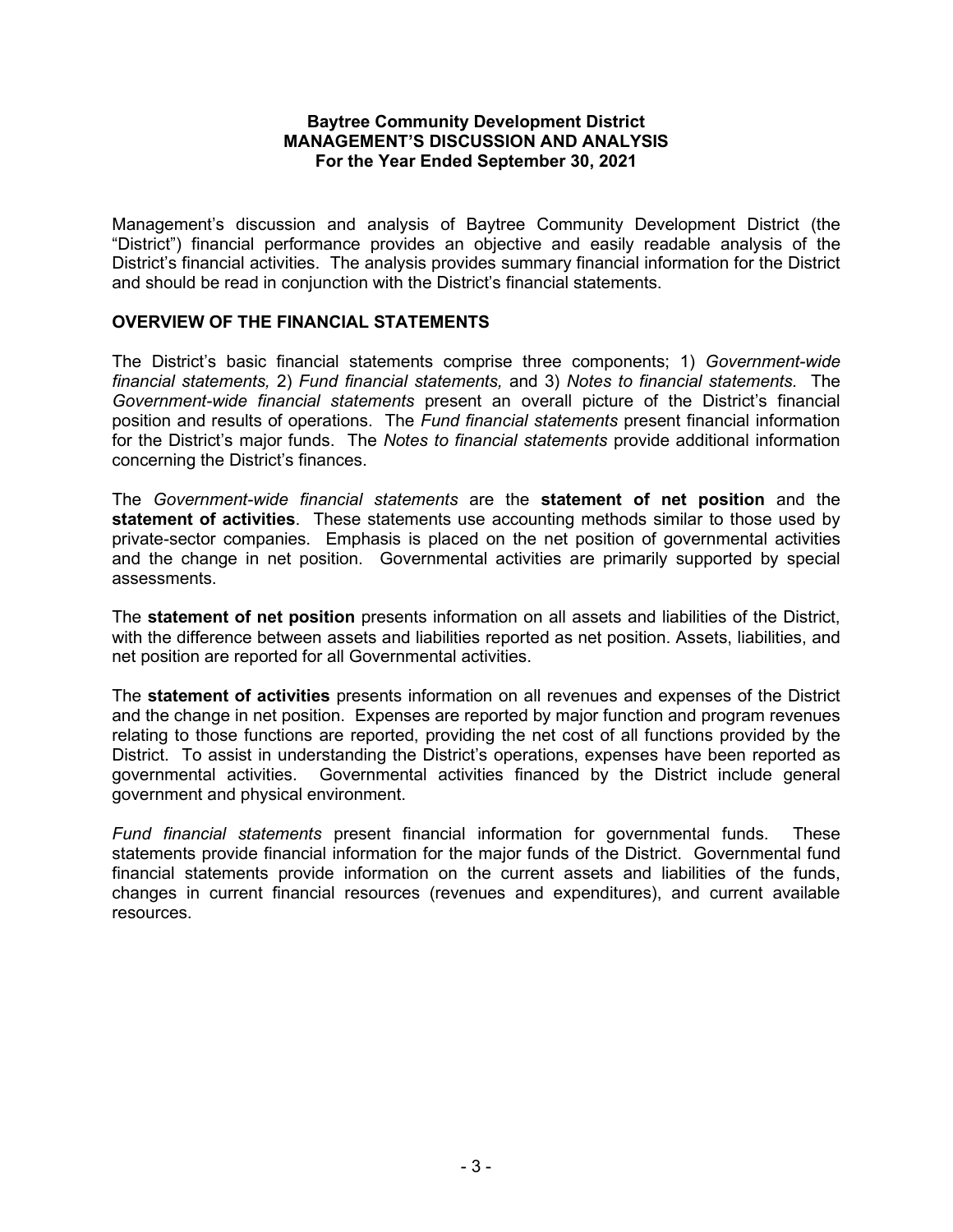## **OVERVIEW OF THE FINANCIAL STATEMENTS (CONTINUED)**

*Fund financial statements* include a **balance sheet** and a **statement of revenues, expenditures and changes in fund balances** for all governmental funds. A **statement of revenues, expenditures, and changes in fund balances – budget and actual** is provided for the District's General Fund. *Fund financial statements* provide more detailed information about the District's activities. Individual funds are established by the District to track revenues that are restricted to certain uses or to comply with legal requirements.

The *government-wide financial statements* and the *fund financial statements* provide different pictures of the District. The *government-wide financial statements* provide an overall picture of the District's financial standing. These statements are comparable to private-sector companies and give a good understanding of the District's overall financial health and how the District paid for the various activities, or functions, provided by the District. All assets of the District, including capital assets, are reported in the **statement of net position**. All liabilities, including principal outstanding on bonds are included. In the **statement of activities**, transactions between the different functions of the District have been eliminated in order to avoid "doubling up" the revenues and expenses. The *fund financial statements* provide a picture of the major funds of the District. In the case of governmental activities, outlays for long lived assets are reported as expenditures and long-term liabilities, such as general obligation bonds, are not included in the fund financial statements. To provide a link from the *fund financial statements* to the *government-wide financial statements*, reconciliation is provided from the *fund financial statements* to the *government-wide financial statements.*

*Notes to financial statements* provide additional detail concerning the financial activities and financial balances of the District. Additional information about the accounting practices of the District, investments of the District, capital assets and long-term debt are some of the items included in the *notes to financial statements.*

## **Financial Highlights**

The following are the highlights of financial activity for the year ended September 30, 2021.

- ♦ The District's total assets exceeded total liabilities by \$6,522,213 (net position). Net investment in capital assets was \$6,031,818 and unrestricted net position was \$490,395.
- ♦ Governmental activities revenues totaled \$908,775 while governmental activities expenses totaled \$892,045.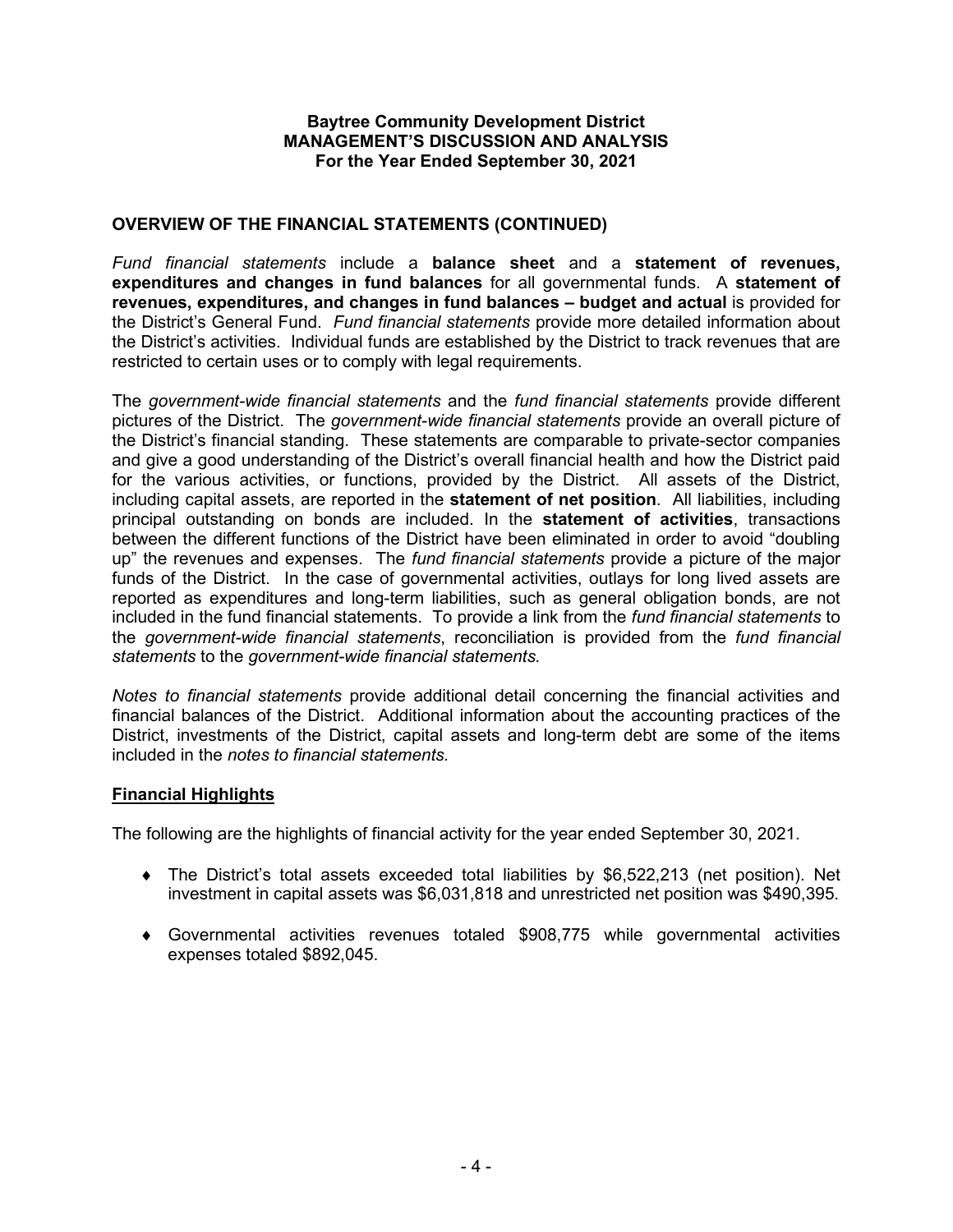## **OVERVIEW OF THE FINANCIAL STATEMENTS (CONTINUED)**

## **Financial Analysis of the District**

The following schedule provides a summary of the assets, liabilities and net position of the District and is presented by category for comparison purposes.

#### **Net Position**

|                                                                 | <b>Governmental Activities</b> |                            |  |  |
|-----------------------------------------------------------------|--------------------------------|----------------------------|--|--|
|                                                                 | 2021                           | 2020                       |  |  |
| Current assets<br>Capital assets, net                           | \$<br>536,247<br>6,030,767     | 449,014<br>\$<br>6,076,201 |  |  |
| <b>Total Assets</b>                                             | 6,567,014                      | 6,525,215                  |  |  |
| <b>Current liabilities</b>                                      | 44,801                         | 19,732                     |  |  |
| Net investment in capital assets<br>Net position - unrestricted | 6,031,818<br>490,395           | 6,076,201<br>429,282       |  |  |
| <b>Total Net Position</b>                                       | \$6,522,213                    | 6,505,483                  |  |  |

The increase in current assets is related to the increase in cash caused by revenues exceeding expenditures at the fund level in the current year.

The increase in current liabilities is related to the increase in accounts payable in the current year.

The decrease in capital assets is related to additions being exceeded by depreciation in the current year.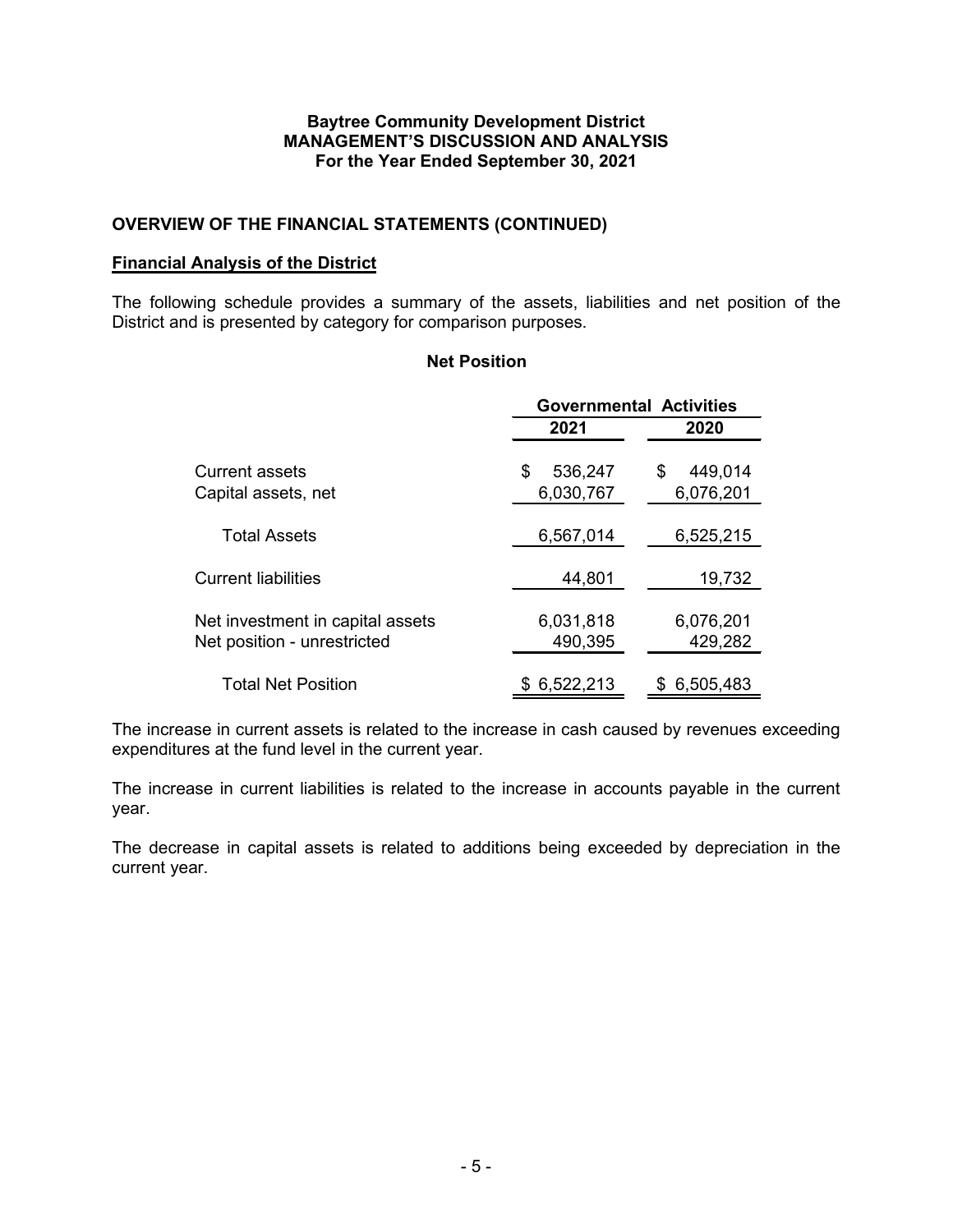## **OVERVIEW OF THE FINANCIAL STATEMENTS (CONTINUED)**

## **Financial Analysis of the District (Continued)**

The following schedule provides a summary of the changes in net position of the District and is presented by category for comparison purposes.

### **Change in Net Position**

|                                  | <b>Governmental Activities</b> |             |         |             |  |
|----------------------------------|--------------------------------|-------------|---------|-------------|--|
|                                  |                                | 2021        | 2020    |             |  |
| <b>Program Revenues</b>          |                                |             |         |             |  |
| Charges for services             | \$                             | 855,982     | \$      | 856,759     |  |
| <b>General Revenues</b>          |                                |             |         |             |  |
| Investment earnings              |                                | 32          |         | 83          |  |
| <b>Miscellaneous</b>             |                                | 52,761      |         | 73,132      |  |
| <b>Total Revenues</b>            |                                | 908,775     | 929,974 |             |  |
| <b>Expenses</b>                  |                                |             |         |             |  |
| General government               |                                | 157,586     |         | 175,620     |  |
| Physical environment             |                                | 734,459     |         | 687,619     |  |
| <b>Total Expenses</b>            |                                | 892,045     | 863,239 |             |  |
| Change in Net Position           |                                | 16,730      |         | 66,735      |  |
| Net Position - Beginning of Year |                                | 6,505,483   |         | 6,438,748   |  |
| Net Position - End of Year       |                                | \$6,522,213 |         | \$6,505,483 |  |

The decrease in general government is related to a decrease in engineering fees in the current year.

The increase in physical environment is related to the increase in security and landscaping costs in the current year.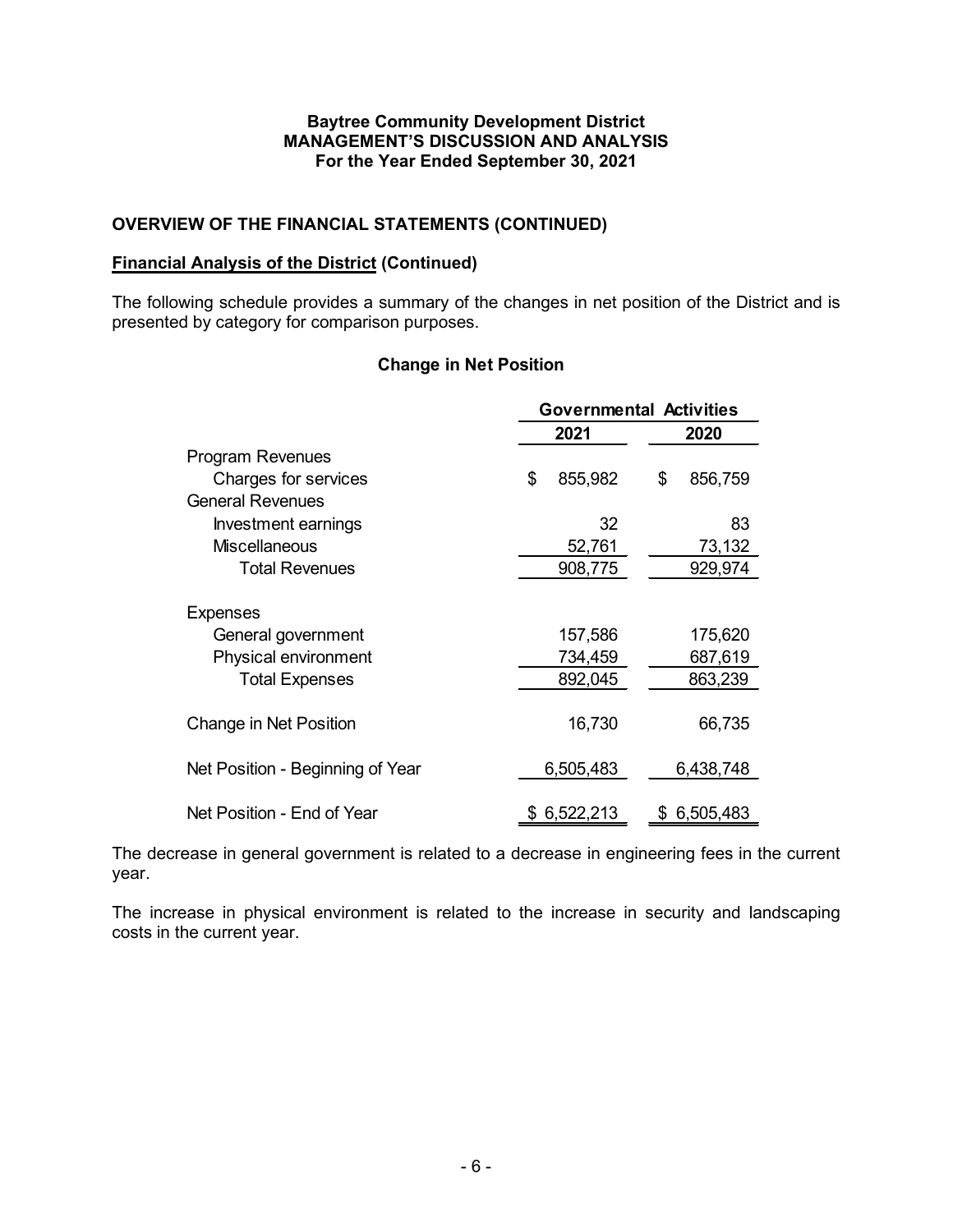## **OVERVIEW OF THE FINANCIAL STATEMENTS (CONTINUED)**

## **Capital Assets Activity**

The following schedule provides a summary of the District's capital assets as of September 30, 2021 and September 30, 2020.

|                                          | Governmental Activities |             |             |  |  |
|------------------------------------------|-------------------------|-------------|-------------|--|--|
| Description                              |                         | 2021        | 2020        |  |  |
| Capital assets not being depreciated:    |                         |             |             |  |  |
| Land improvements                        |                         | 5,466,583   | 5,466,583   |  |  |
| Capital assets being depreciated:        |                         |             |             |  |  |
| Infrastructure                           |                         | 2,255,869   | 2,227,422   |  |  |
| Equipment                                |                         | 96,273      | 87,188      |  |  |
| Accumulated depreciation                 |                         | (1,787,958) | (1,704,992) |  |  |
| <b>Total Capital Assets, depreciated</b> |                         | 564,184     | 609,618     |  |  |
| <b>Total Capital Assets</b>              |                         | 6,030,767   | 6,076,201   |  |  |

l, Current year activity consisted of additions of \$28,447 and \$9,085 to infrastructure and equipment and depreciation of \$82,966.

## **General Fund Budgetary Highlights**

Budgeted expenditures exceeded actual expenditures primarily due to less maintenance, engineering and utility costs than were anticipated.

The September 30, 2021 budget was amended for increased legal and maintenance costs.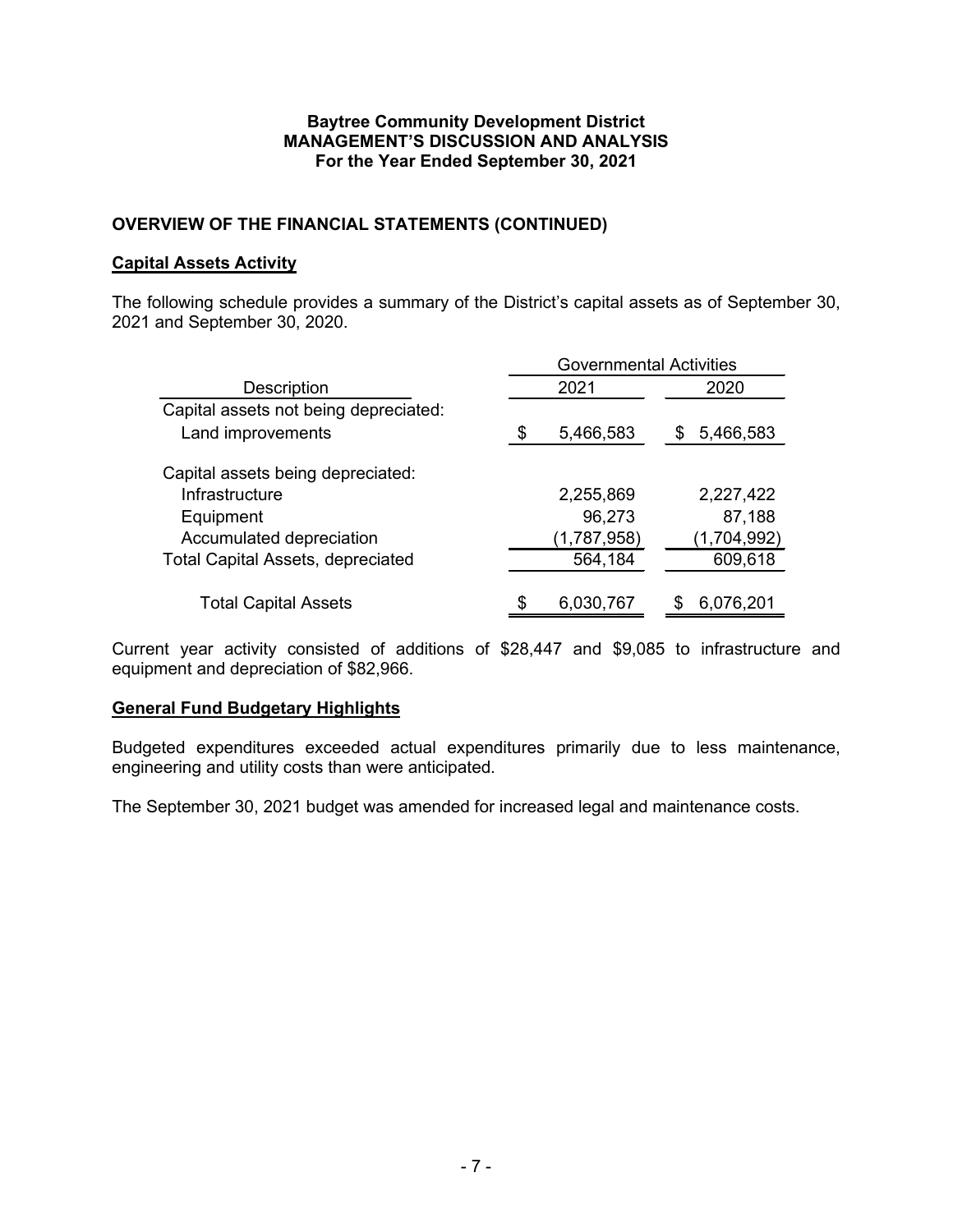## **OVERVIEW OF THE FINANCIAL STATEMENTS (CONTINUED)**

### **Economic Factors and Next Year's Budget**

The District does not expect any economic factors to have a significant effect on the financial position or results of operations of the District in fiscal year 2022.

#### **Request for Information**

The financial report is designed to provide a general overview of Baytree Community Development District's finances for all those with an interest. Questions concerning any of the information provided in this report or requests for additional information should be addressed to the Baytree Community Development District, Governmental Management Services, 219 E Livingston Street, Orlando, Florida 32801.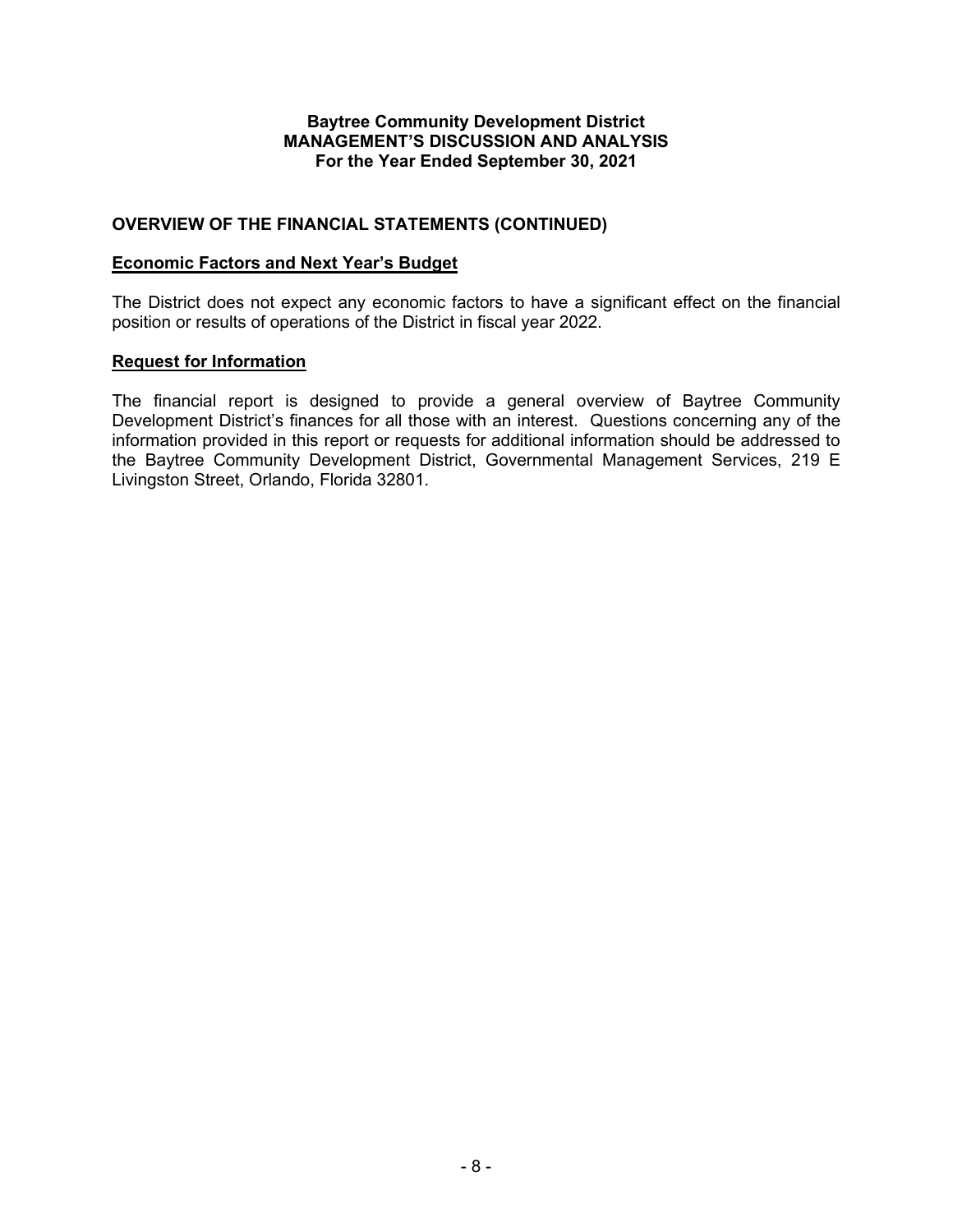## **Baytree Community Development District STATEMENT OF NET POSITION September 30, 2021**

|                                       | Governmental<br><b>Activities</b> |         |
|---------------------------------------|-----------------------------------|---------|
| <b>ASSETS</b>                         |                                   |         |
| <b>Current Assets</b>                 |                                   |         |
| Cash                                  | \$                                | 513,165 |
| Investments                           |                                   | 1,030   |
| Accounts receivable                   |                                   | 11,626  |
| Assessments receivable                |                                   | 11      |
| Due from others                       |                                   | 3,357   |
| Prepaid expenses                      |                                   | 7,058   |
| <b>Total Current Assets</b>           |                                   | 536,247 |
| Capital Assets, Not Being Depreciated |                                   |         |
| Land and improvements                 | 5,466,583                         |         |
| Capital Assets, Being Depreciated     |                                   |         |
| Infrastructure                        | 2,255,869                         |         |
| Equipment                             |                                   | 96,273  |
| Accumulated depreciation              | (1,787,958)                       |         |
| <b>Total Non-Current Assets</b>       | 6,030,767                         |         |
| <b>Total Assets</b>                   | 6,567,014                         |         |
| <b>LIABILITIES</b>                    |                                   |         |
| <b>Current Liabilities</b>            |                                   |         |
| Accounts payable                      |                                   | 44,801  |
| <b>NET POSITION</b>                   |                                   |         |
| Net investment in capital assets      | 6,031,818                         |         |
| Unrestricted                          |                                   | 490,395 |
| <b>Total Net Position</b>             | 6,522,213<br>\$                   |         |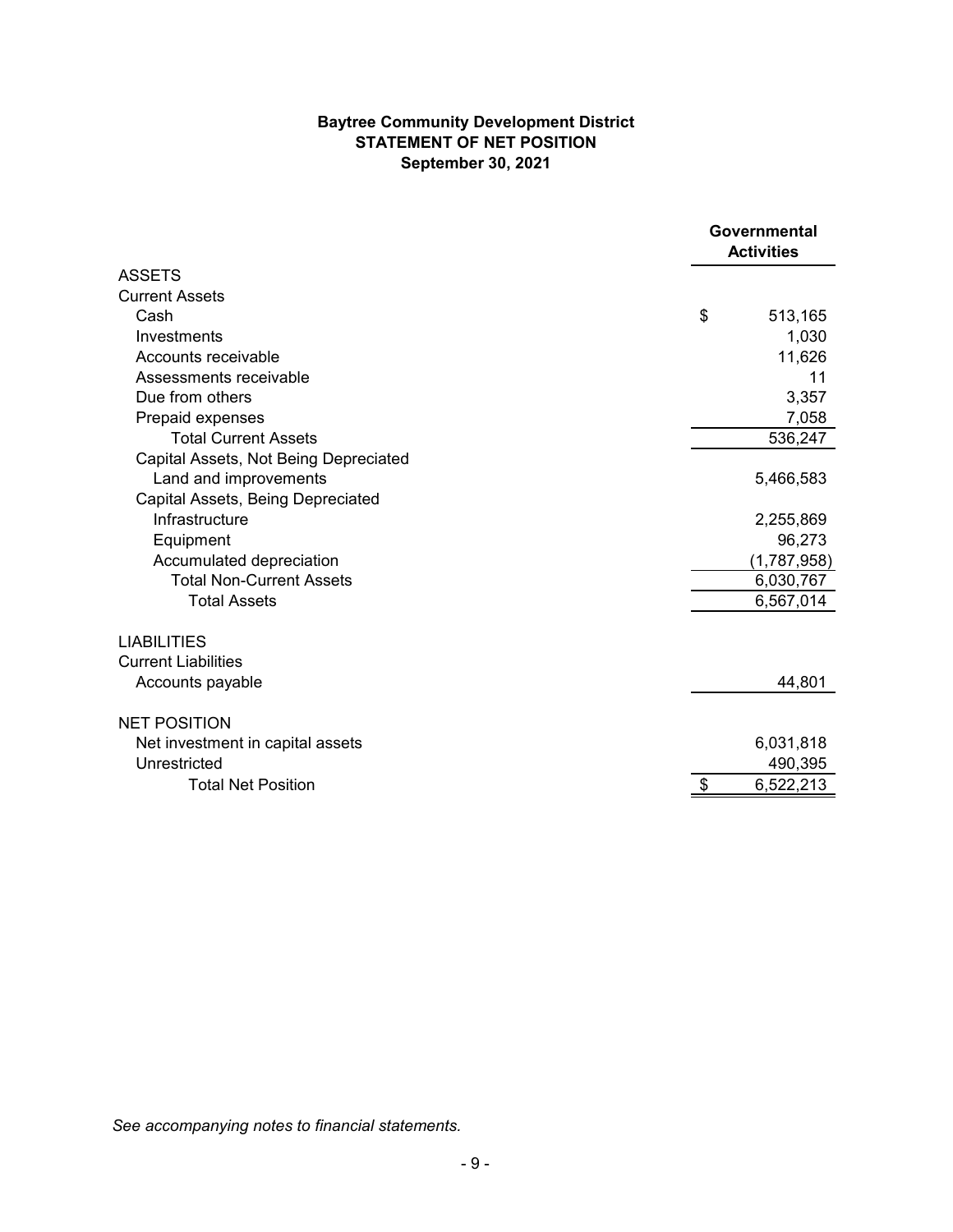# **Baytree Community Development District STATEMENT OF ACTIVITIES For the Year Ended September 30, 2021**

|                                                                              |               |                                   | Program<br><b>Revenues</b>           | Net (Expense)<br><b>Revenues and</b><br><b>Changes in</b><br><b>Net Position</b> |
|------------------------------------------------------------------------------|---------------|-----------------------------------|--------------------------------------|----------------------------------------------------------------------------------|
| <b>Functions/Programs</b>                                                    |               | <b>Expenses</b>                   | <b>Charges for</b><br><b>Sevices</b> | Governmental<br><b>Activities</b>                                                |
| <b>Governmental Activities</b><br>General government<br>Physical environment | \$            | (157, 586)<br>(734,459)           | \$<br>192,602<br>663,380             | \$<br>35,016<br>(71,079)                                                         |
| <b>Total Governmental Activities</b>                                         | $\frac{1}{2}$ | (892, 045)                        | \$<br>855,982                        | (36,063)                                                                         |
|                                                                              |               | <b>General Revenues</b>           |                                      |                                                                                  |
|                                                                              |               | Investment income                 |                                      | 32                                                                               |
|                                                                              |               | Miscellaneous revenues            |                                      | 52,761                                                                           |
|                                                                              |               | <b>Total General Revenues</b>     |                                      | 52,793                                                                           |
|                                                                              |               | Change in Net Position            |                                      | 16,730                                                                           |
|                                                                              |               | Net Position - October 1, 2020    |                                      | 6,505,483                                                                        |
|                                                                              |               | Net Position - September 30, 2021 |                                      | \$<br>6,522,213                                                                  |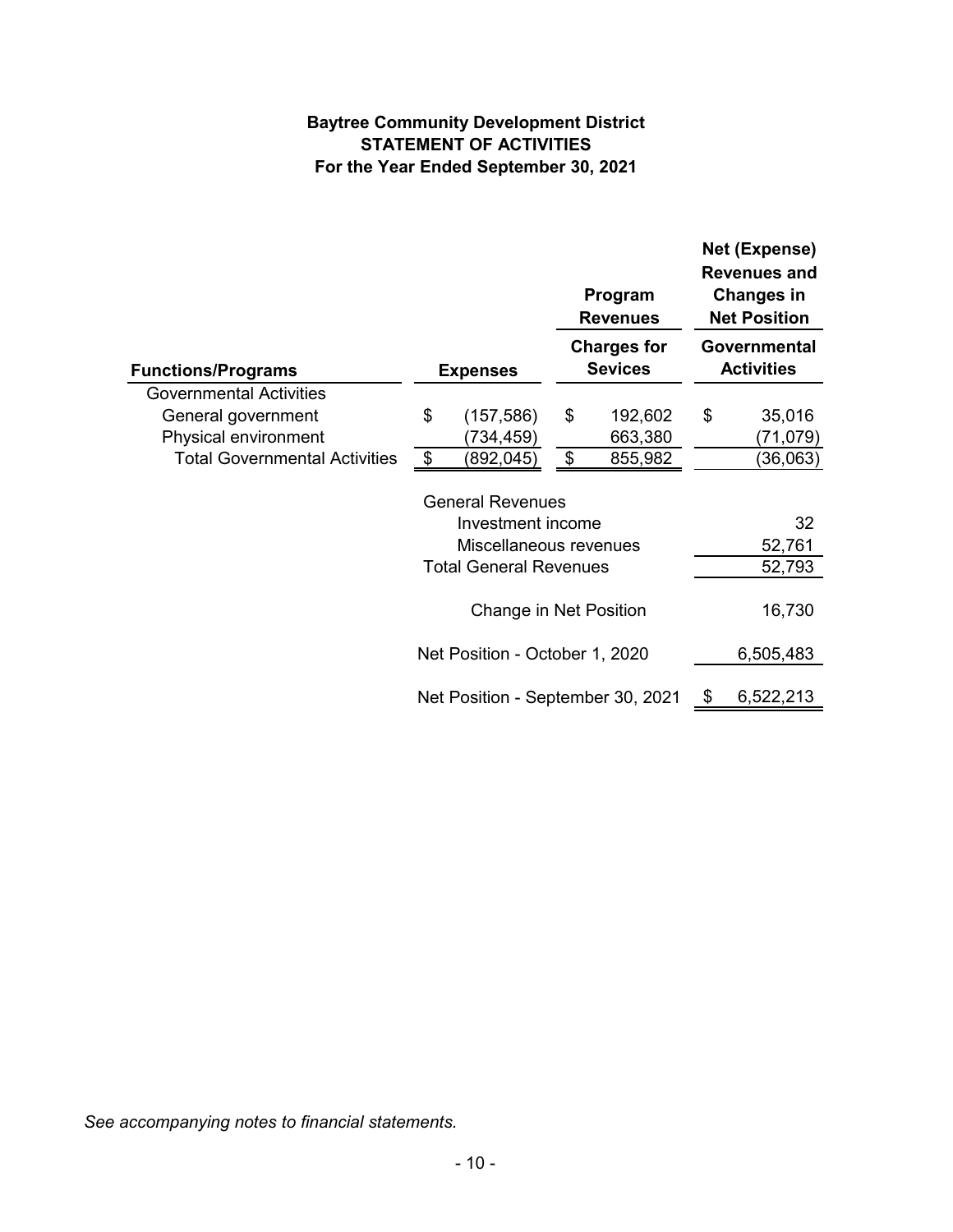# **Baytree Community Development District BALANCE SHEET – GOVERNMENTAL FUNDS September 30, 2021**

|                                                                                       |               |                         | Total         |
|---------------------------------------------------------------------------------------|---------------|-------------------------|---------------|
|                                                                                       |               |                         | Governmental  |
|                                                                                       | General       | <b>Capital Projects</b> | Funds         |
| <b>ASSETS</b>                                                                         |               |                         |               |
| Cash                                                                                  | \$<br>138,378 | \$<br>374,787           | \$<br>513,165 |
| Investments                                                                           | 1,030         |                         | 1,030         |
| Accounts receivable                                                                   | 11,626        |                         | 11,626        |
| Assessments receivable                                                                | 11            |                         | 11            |
| Due from others                                                                       | 3,357         |                         | 3,357         |
| Prepaid expenses                                                                      | 7,058         |                         | 7,058         |
| <b>Total Assets</b>                                                                   | \$<br>161,460 | \$<br>374,787           | \$<br>536,247 |
| LIABILITIES, DEFERRED INFLOWS<br>OF RESOURCES AND FUND BALANCES<br><b>LIABILITIES</b> |               |                         |               |
| Accounts payable                                                                      | \$<br>44,801  | \$                      | \$<br>44,801  |
| DEFERRED INFLOWS OF RESOURCES<br>Unavailable revenues                                 | 1,051         |                         | 1,051         |
| <b>FUND BALANCES</b>                                                                  |               |                         |               |
| Nonspendable-prepaid expenses<br>Assigned                                             | 7,058         |                         | 7,058         |
| Capital projects                                                                      |               | 374,787                 | 374,787       |
| Unassigned                                                                            | 108,550       |                         | 108,550       |
| <b>Total Fund Balances</b>                                                            | 115,608       | 374,787                 | 490,395       |
| <b>Total Liabilities, Deferred Inflows</b>                                            |               |                         |               |
| of Resources and Fund Balances                                                        | \$<br>161,460 | \$<br>374,787           | \$<br>536,247 |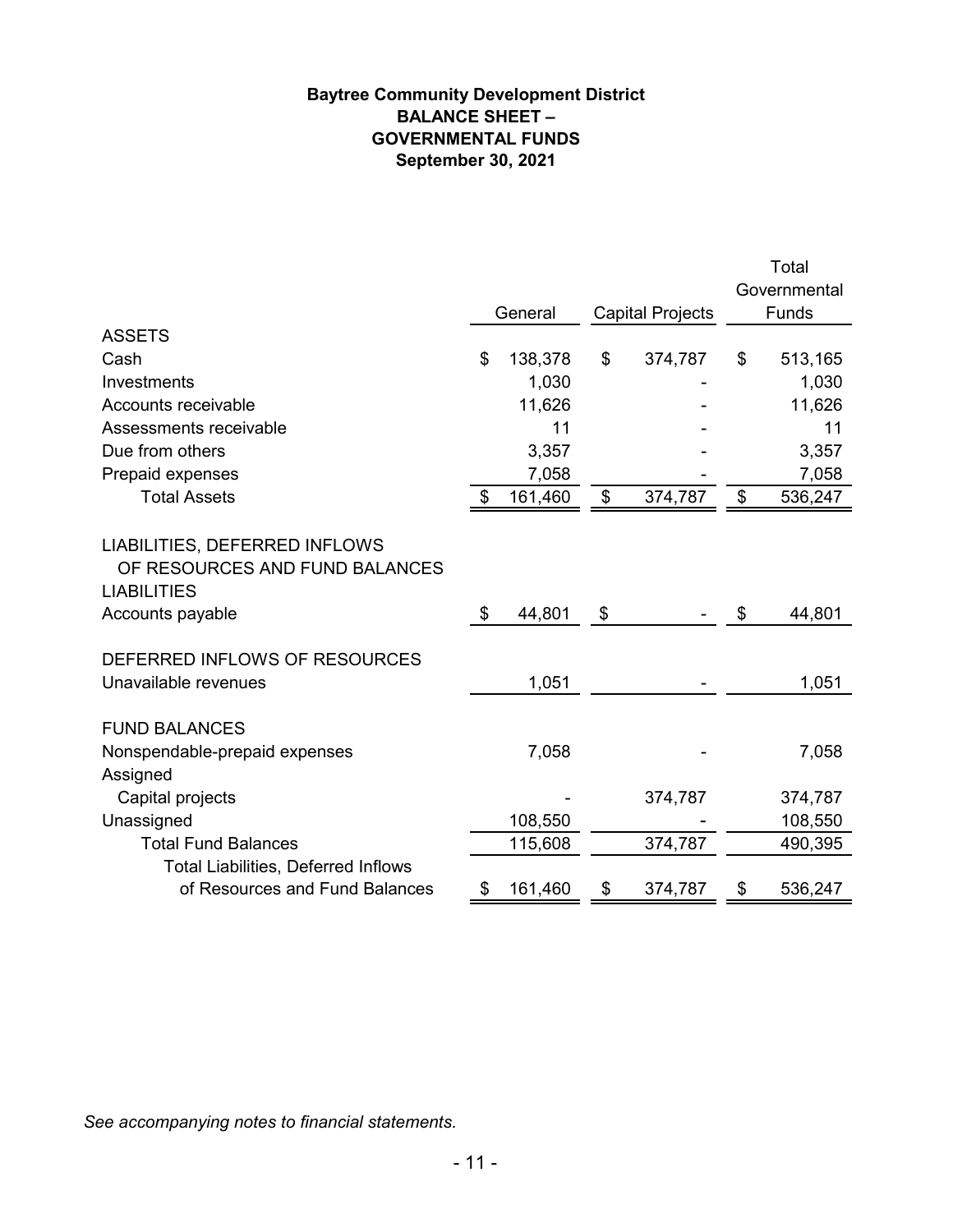# **Baytree Community Development District RECONCILIATION OF TOTAL GOVERNMENTAL FUND BALANCES TO NET POSITION OF GOVERNMENTAL ACTIVITIES September 30, 2021**

| <b>Total Governmental Fund Balances</b>                                                                                                                                                                                                                                                   | \$<br>490,395 |
|-------------------------------------------------------------------------------------------------------------------------------------------------------------------------------------------------------------------------------------------------------------------------------------------|---------------|
| Amounts reported for governmental activities in the Statement of Net Position<br>are different because:                                                                                                                                                                                   |               |
| Capital assets, land and improvements, \$5,466,583, infrastructure,<br>\$2,255,869, and equipment, \$96,273, net of accumulated depreciation,<br>\$(1,787,958), used in governmental activities are not current financial<br>resources and therefore, are not reported at the fund level. | 6,030,767     |
| Unavailable revenues are recognized as a deferred inflow at the fund level,<br>revenues are recognized when earned at the government-wide level.                                                                                                                                          | 1,051         |
| <b>Net Position of Governmental Activities</b>                                                                                                                                                                                                                                            | 6,522,213     |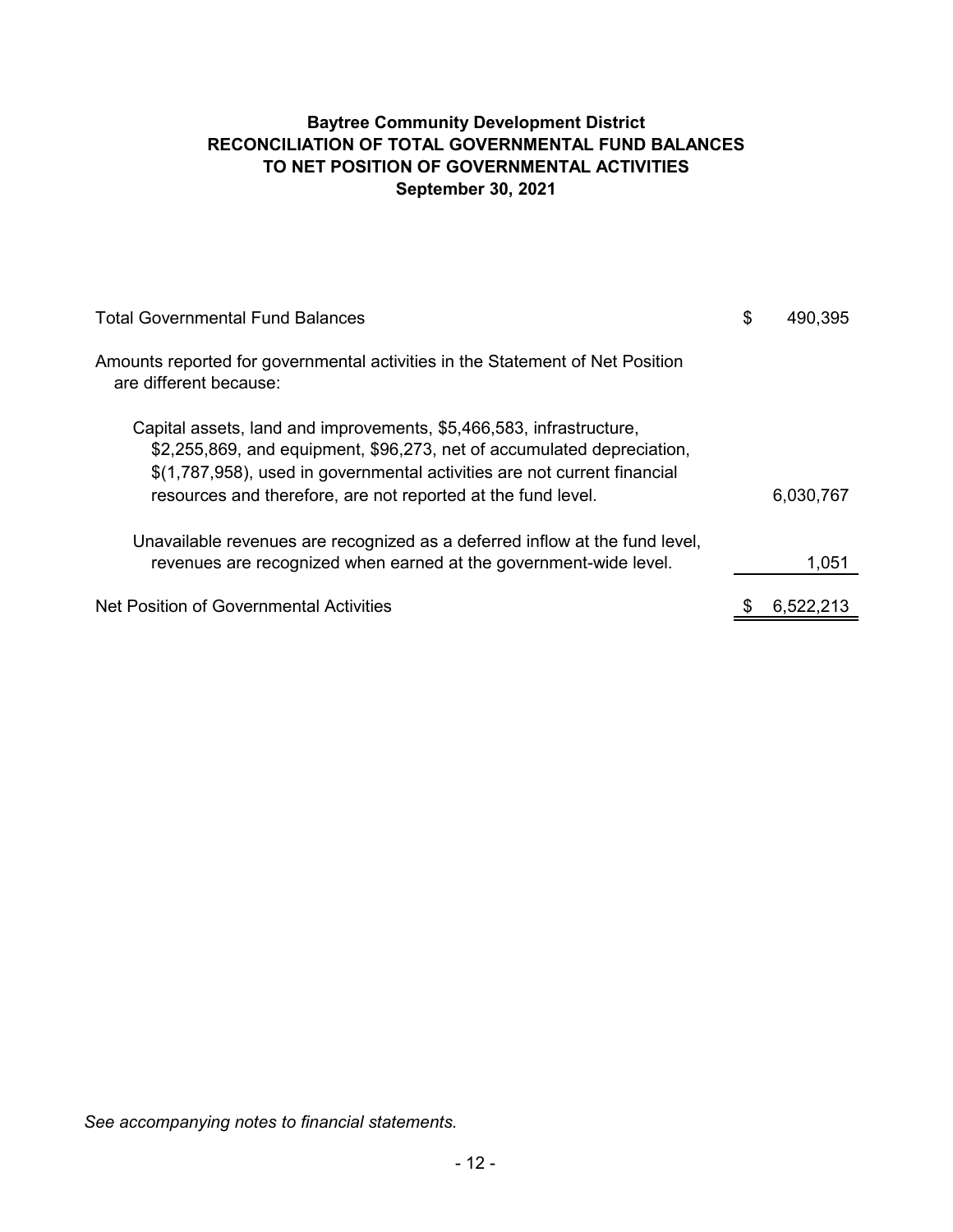# **Baytree Community Development District STATEMENT OF REVENUES, EXPENDITURES AND CHANGES IN FUND BALANCES – GOVERNMENTAL FUNDS For the Year Ended September 30, 2021**

|                                              | General       | <b>Capital Projects</b> |       | Total<br>Governmental<br>Funds |
|----------------------------------------------|---------------|-------------------------|-------|--------------------------------|
| <b>Revenues</b>                              |               |                         |       |                                |
| Special assessments                          | \$855,982     | \$                      |       | \$<br>855,982                  |
| Investment income                            |               |                         | 32    | 32                             |
| Miscellaneous revenues                       | 60,714        |                         |       | 60,714                         |
| <b>Total Revenues</b>                        | 916,696       |                         | 32    | 916,728                        |
| Expenditures                                 |               |                         |       |                                |
| Current                                      |               |                         |       |                                |
| General government                           | 156,373       |                         | 1,213 | 157,586                        |
| Physical environment                         | 538,597       | 112,896                 |       | 651,493                        |
| Capital outlay                               |               | 37,532                  |       | 37,532                         |
| <b>Total Expenditures</b>                    | 694,970       | 151,641                 |       | 846,611                        |
| Excess of revenues over/(under) expenditures | 221,726       | (151, 609)              |       | 70,117                         |
| <b>Other Financing Sources/(Uses)</b>        |               |                         |       |                                |
| <b>Transfers in</b>                          |               | 205,796                 |       | 205,796                        |
| <b>Transfers out</b>                         | (205,796)     |                         |       | (205,796)                      |
| <b>Total Other Financing Sources/(Uses)</b>  | (205,796)     | 205,796                 |       |                                |
| Net Change in Fund Balances                  | 15,930        | 54,187                  |       | 70,117                         |
| Fund Balances - October 1, 2020              | 99,678        | 320,600                 |       | 420,278                        |
| Fund Balances - September 30, 2021           | 115,608<br>\$ | \$<br>374,787           |       | \$<br>490,395                  |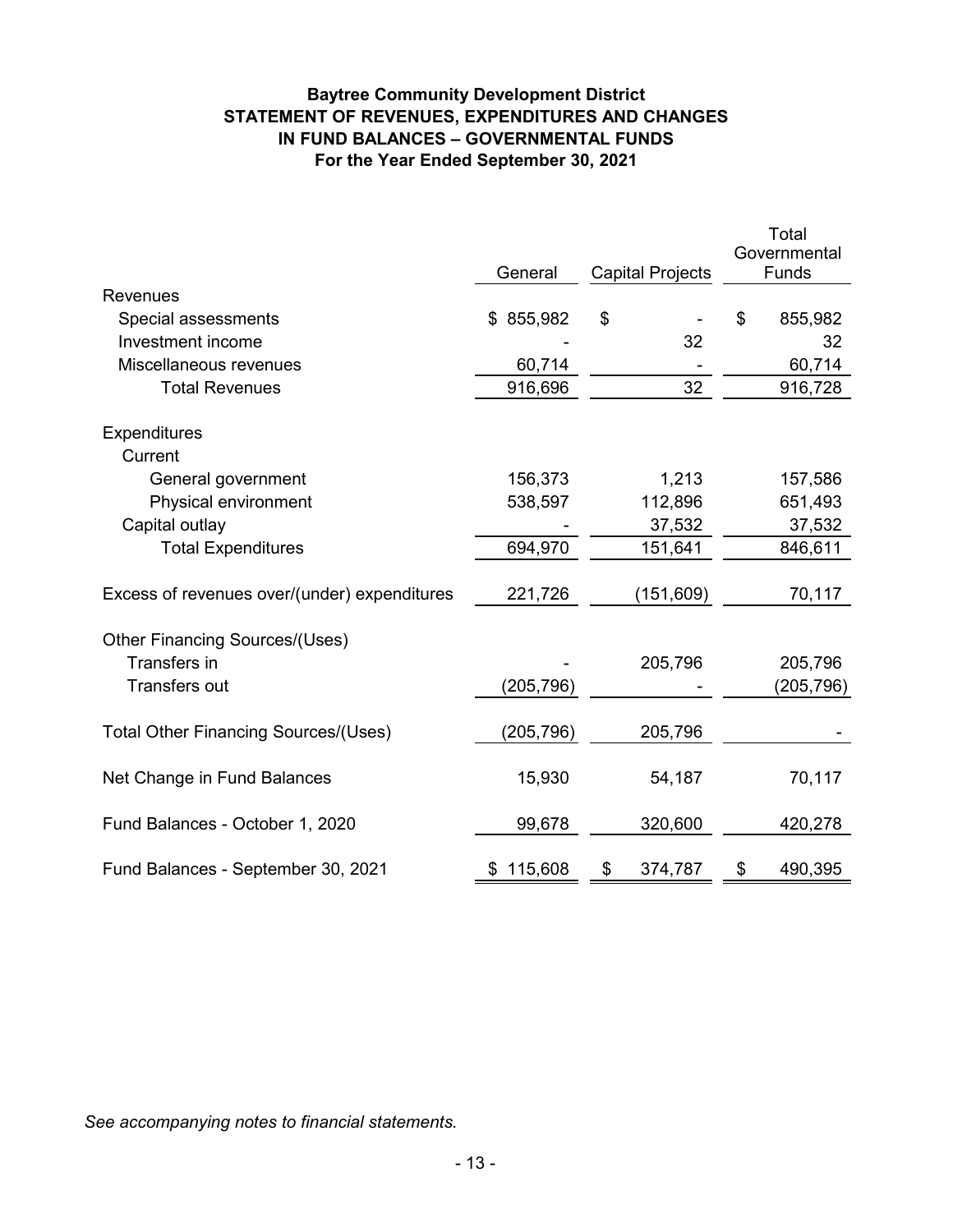# **Baytree Community Development District RECONCILIATION OF THE STATEMENT OF REVENUES, EXPENDITURES AND CHANGES IN FUND BALANCES OF GOVERNMENTAL FUNDS TO THE STATEMENT OF ACTIVITIES For the Year Ended September 30, 2021**

| Net Change in Fund Balances - Total Governmental Funds                                                                                                                                                                                                                                                                   | \$<br>70,117 |
|--------------------------------------------------------------------------------------------------------------------------------------------------------------------------------------------------------------------------------------------------------------------------------------------------------------------------|--------------|
| Amounts reported for governmental activities in the Statement of Activities are<br>different because:                                                                                                                                                                                                                    |              |
| Governmental funds report capital outlays as expenditures. However, in the<br>Statement of Activities, the cost of those assets is allocated over their<br>estimated useful lives as depreciation. This is the amount that capital outlay,<br>\$37,532, was exceeded by depreciation, \$(82,966), in the current period. | (45, 434)    |
| Unavailable revenues are recognized as a deferred inflow at the fund level.<br>However, at the government-wide level revenue is recognized when earned.                                                                                                                                                                  | (7,953)      |
| Change in Net Position of Governmental Activities                                                                                                                                                                                                                                                                        | 16,730       |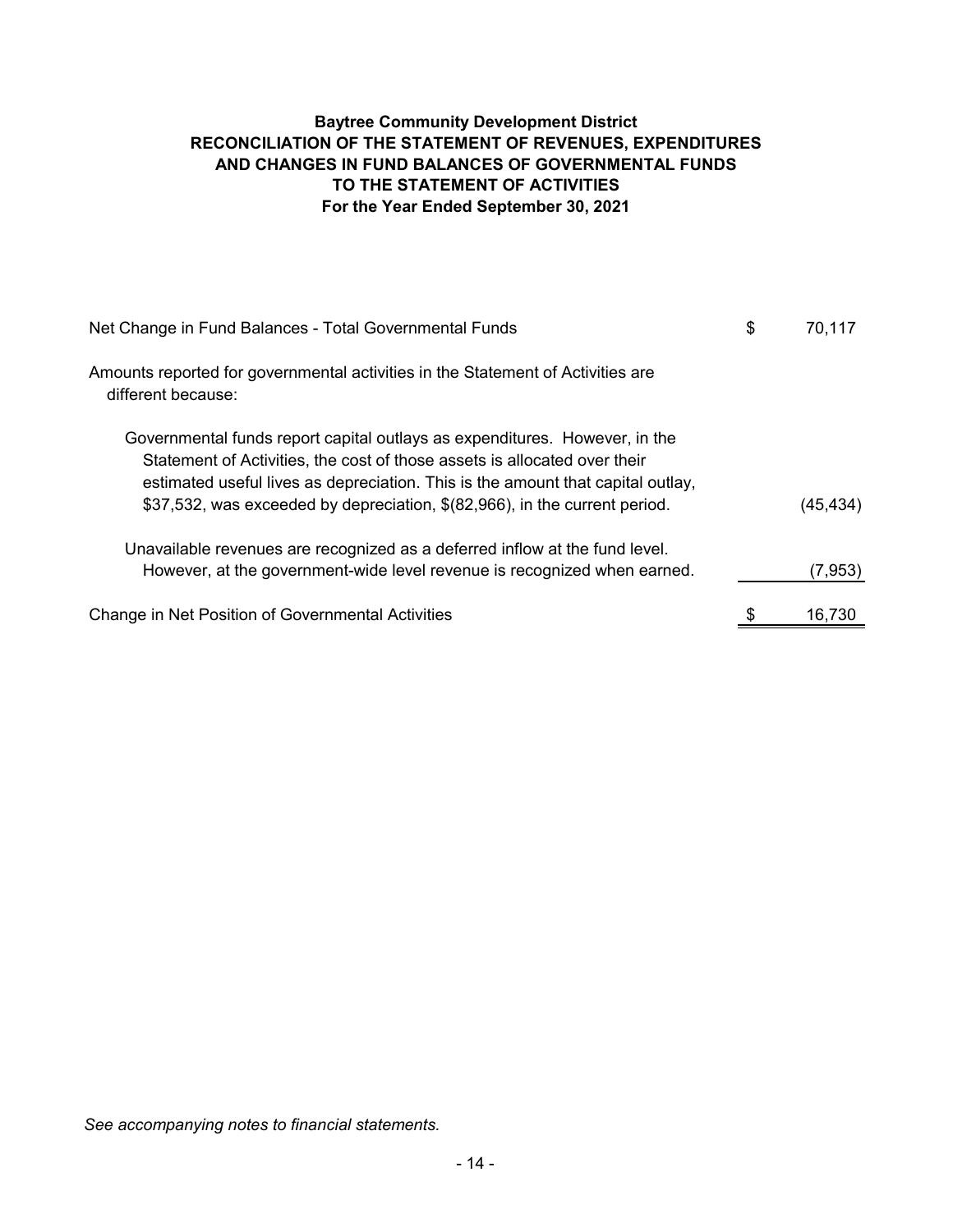# **Baytree Community Development District STATEMENT OF REVENUES, EXPENDITURES AND CHANGES IN FUND BALANCES – BUDGET AND ACTUAL – GENERAL FUND For the Year Ended September 30, 2021**

|                                          | Original<br><b>Budget</b> | <b>Final</b><br><b>Budget</b> | <b>Actual</b> | Variance with<br><b>Final Budget</b><br><b>Positive</b><br>(Negative) |
|------------------------------------------|---------------------------|-------------------------------|---------------|-----------------------------------------------------------------------|
| Revenues                                 |                           |                               |               |                                                                       |
| Special assessments                      | \$853,142                 | \$853,142                     | 855,982<br>\$ | \$<br>2,840                                                           |
| Miscellaneous revenues                   | 50,299                    | 61,304                        | 60,714        | (590)                                                                 |
| <b>Total Revenues</b>                    | 903,441                   | 914,446                       | 916,696       | 2,250                                                                 |
| <b>Expenditures</b>                      |                           |                               |               |                                                                       |
| Current                                  |                           |                               |               |                                                                       |
| General government                       | 148,002                   | 165,351                       | 156,373       | 8,978                                                                 |
| Physical environment                     | 519,565                   | 558,708                       | 538,597       | 20,111                                                                |
| <b>Total Expenditures</b>                | 667,567                   | 724,059                       | 694,970       | 29,089                                                                |
| Total revenues over/(under expenditures) | 235,874                   | 190,387                       | 221,726       | 31,339                                                                |
| Other Financing Sources/(Uses)           |                           |                               |               |                                                                       |
| <b>Transfers out</b>                     | (235, 874)                | (205, 796)                    | (205,796)     |                                                                       |
| Net Change in Fund Balances              |                           | (15, 409)                     | 15,930        | 31,339                                                                |
| Fund Balances - October 1, 2020          |                           | 15,409                        | 99,678        | 84,269                                                                |
| Fund Balances - September 30, 2021       | \$                        | \$                            | 115,608<br>\$ | 115,608<br>\$                                                         |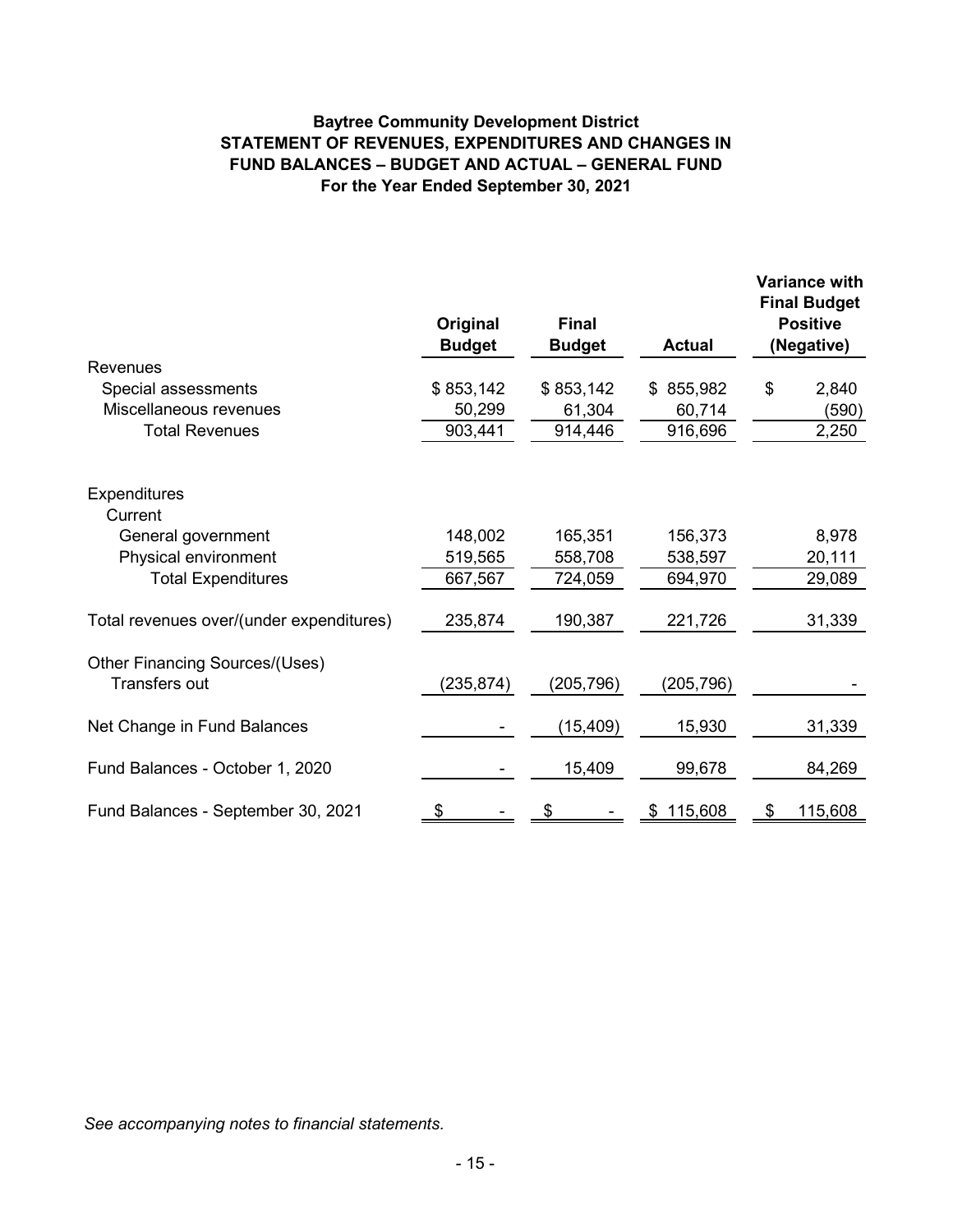## **NOTE A – SUMMARY OF SIGNIFICANT ACCOUNTING POLICIES**

The financial statements of the District have been prepared in conformity with generally accepted accounting principles (GAAP) as applied to governmental units. The Governmental Accounting Standards Board (GASB) is the accepted standard-setting body for establishing governmental accounting and financial reporting principles. The District's more significant accounting policies are described below.

## **1. Reporting Entity**

The District was established on June 24, 1992, pursuant to the Uniform Community Development District Act of 1980, Chapter 190, Florida Statutes, as amended (the "Act"), by Ordinance No. 92-11 of the Board of County Commissioners of Brevard County, as a Community Development District. The District was established for the purposes of financing and managing the acquisition, construction, maintenance and operation of the infrastructure necessary for community development within its jurisdiction. The District is authorized to issue bonds for the purpose, among others, of financing, funding, planning, establishing, acquiring, constructing district roads, landscaping, and other basic infrastructure projects within or outside the boundaries of the Baytree Community Development District. The District is governed by a Board of Supervisors who are elected by the registered voters of the District. The District operates within the criteria established by Chapter 190, Florida Statutes.

As required by GAAP, these financial statements present the Baytree Community Development District (the primary government) as a stand-alone government. The reporting entity for the District includes all functions of government in which the District's Board exercises oversight responsibility including, but not limited to, financial interdependency, selection of governing authority, designation of management, significant ability to influence operations and accountability for fiscal matters.

Based upon the application of the above-mentioned criteria as set forth in Governmental Accounting Standards the District has identified no component units.

## **2. Measurement Focus and Basis of Accounting**

The basic financial statements of the District are composed of the following:

- Government-wide financial statements
- Fund financial statements
- Notes to financial statements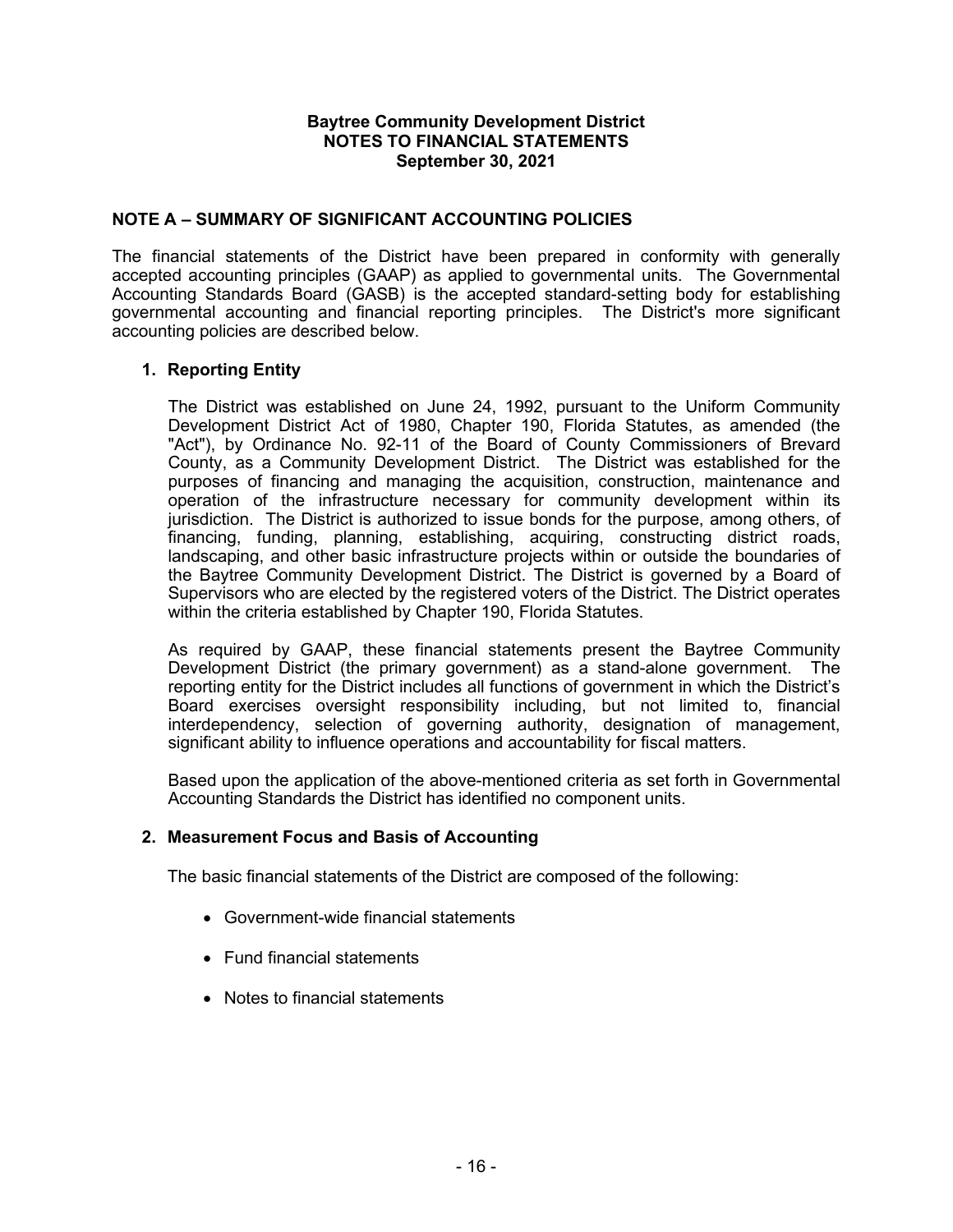# **NOTE A – SUMMARY OF SIGNIFICANT ACCOUNTING POLICIES (CONTINUED)**

### **2. Measurement Focus and Basis of Accounting (Continued)**

#### **a. Government-wide Financial Statements**

The government-wide financial statements are reported using the economic resources measurement focus and the accrual basis of accounting. Governmentwide financial statements report all non-fiduciary information about the reporting government as a whole. These statements include all the governmental activities of the primary government. The effect of interfund activity has been removed from these statements.

Governmental activities are supported by special assessments. Program revenues are netted with program expenses in the Statement of Activities to present the net cost of each program.

Amounts paid to acquire capital assets are capitalized as assets, rather than reported as an expenditure. Proceeds of long-term debt are recorded as liabilities in the government-wide financial statements, rather than as an other financing source.

Amounts paid to reduce long-term indebtedness of the reporting government are reported as a reduction of the related liability, rather than as an expenditure.

## **b. Fund Financial Statements**

The underlying accounting system of the District is organized and operated on the basis of separate funds, each of which is considered to be a separate accounting entity. The operations of each fund are accounted for with a separate set of selfbalancing accounts that comprise its assets, liabilities, fund equity, revenues and expenditures or expenses, as appropriate. Governmental resources are allocated to and accounted for in individual funds based upon the purposes for which they are to be spent and the means by which spending activities are controlled.

Fund financial statements for the primary government's governmental funds are presented after the government-wide financial statements. These statements display information about major funds individually.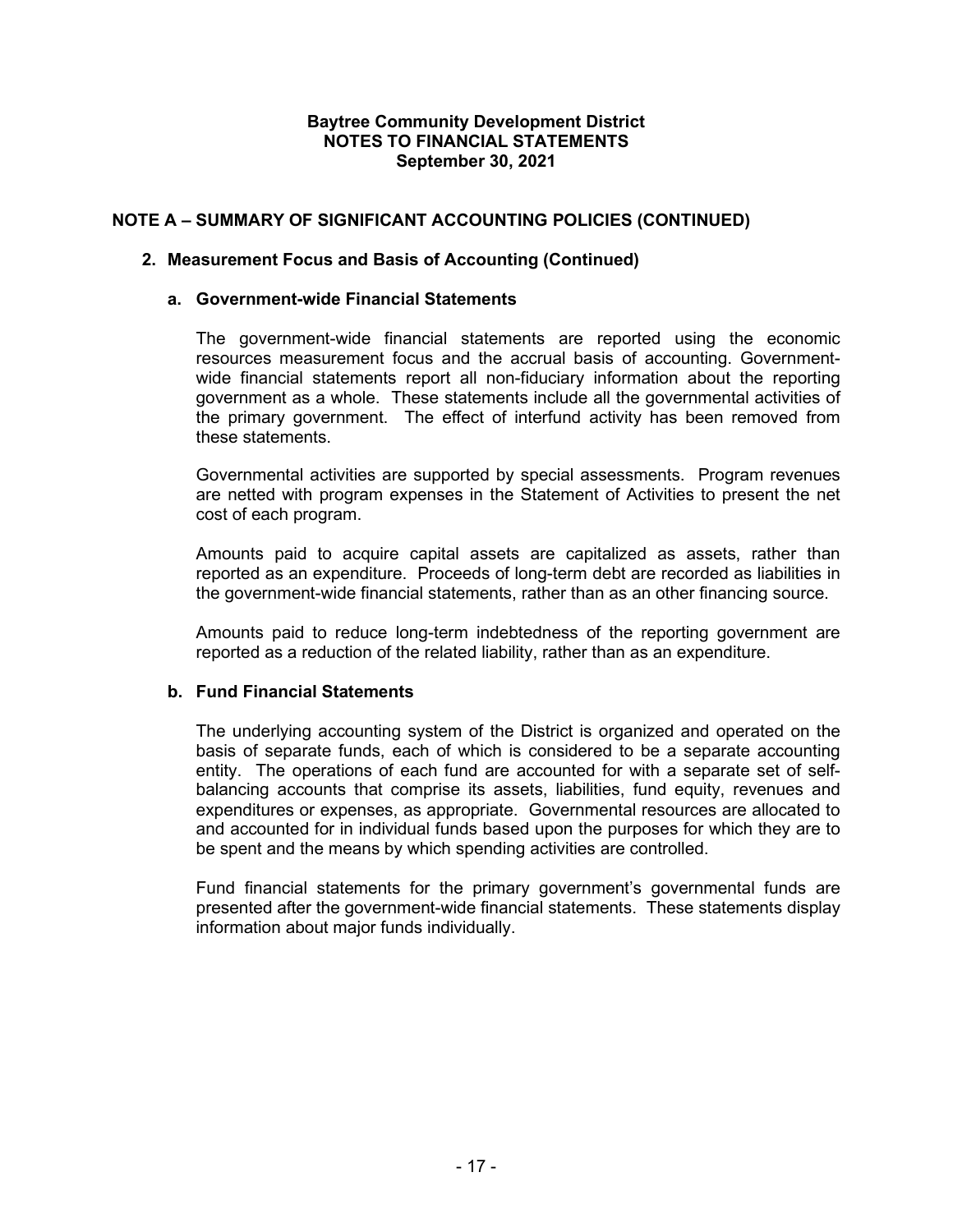# **NOTE A – SUMMARY OF SIGNIFICANT ACCOUNTING POLICIES (CONTINUED)**

### **2. Measurement Focus and Basis of Accounting (Continued)**

### **b. Fund Financial Statements (Continued)**

### **Governmental Funds**

The District reports fund balance according to Governmental Accounting Standards Board Statement 54 – Fund Balance Reporting and Governmental Fund Type Definitions. The Statement requires the fund balance for governmental funds to be reported in classifications that comprise a hierarchy based primarily on the extent to which the government is bound to honor constraints on the specific purposes for which amounts in those funds can be spent.

The District has various policies governing the fund balance classifications.

Nonspendable Fund Balance – This classification consists of amounts that cannot be spent because they are either not in spendable form or are legally or contractually required to be maintained intact.

Restricted Fund Balance *–* This classification includes amounts that can be spent only for specific purposes stipulated by constitution, external resource providers, or through enabling legislation.

Assigned Fund Balance – This classification consists of the Board of Supervisors' intent to be used for specific purposes, but are neither restricted nor committed. The assigned fund balances can also be assigned by the District's management company.

Unassigned Fund Balance – This classification is the residual classification for the government's general fund and includes all spendable amounts not contained in the other classifications. Unassigned fund balance is considered to be utilized first when an expenditure is incurred for purposes for which amounts in any of those unrestricted fund balance classifications could be used.

Fund Balance Spending Hierarchy – For all governmental funds except special revenue funds, when restricted, committed, assigned, and unassigned fund balances are combined in a fund, qualified expenditures are paid first from restricted or committed fund balance, as appropriate, then assigned and finally unassigned fund balances.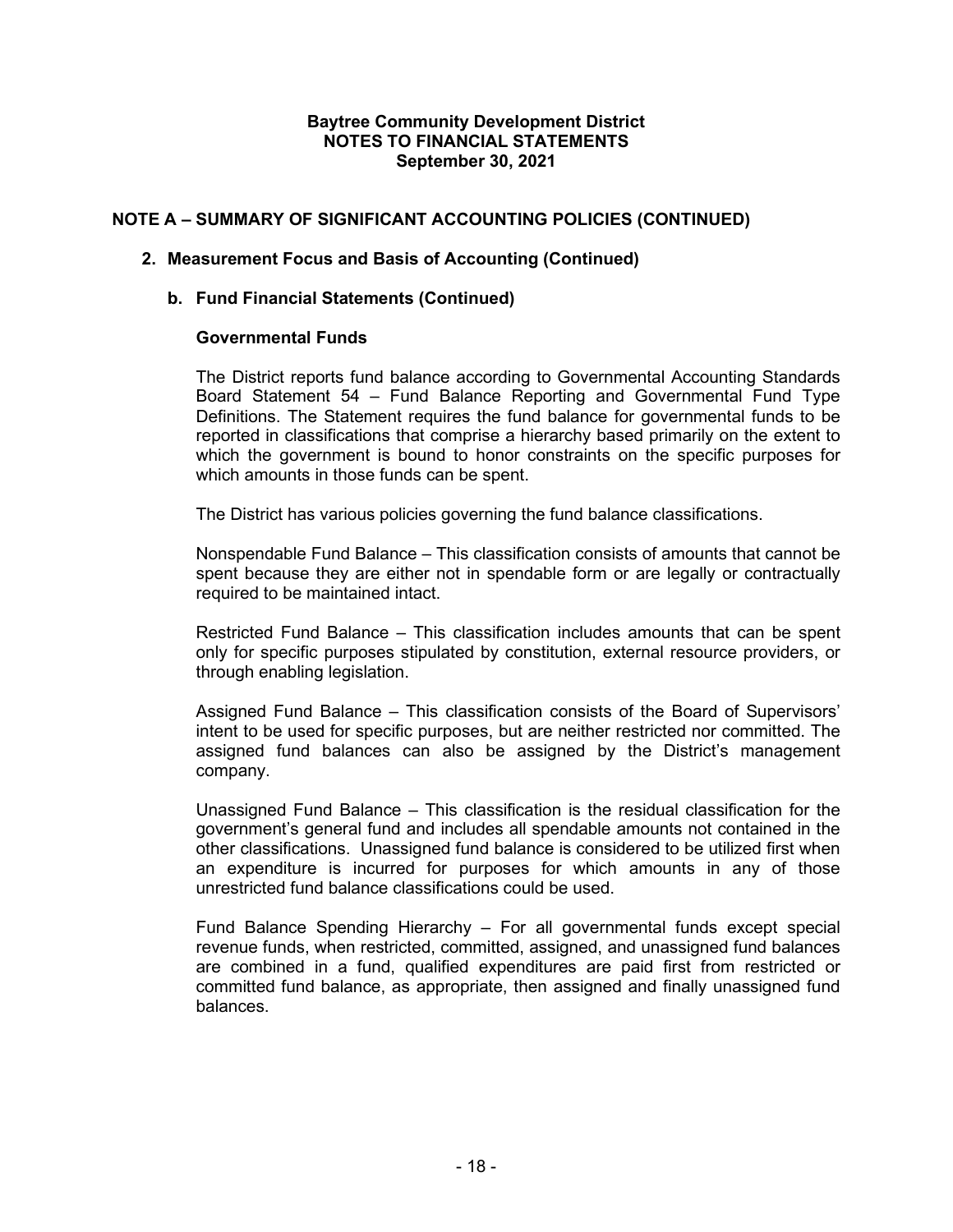# **NOTE A – SUMMARY OF SIGNIFICANT ACCOUNTING POLICIES (CONTINUED)**

### **2. Measurement Focus and Basis of Accounting (Continued)**

#### **b. Fund Financial Statements (Continued)**

### **Governmental Funds (Continued)**

Governmental fund financial statements are reported using the current financial resources measurement focus and the modified accrual basis of accounting. Revenues are considered to be available when they are collected within the current period or soon thereafter to pay liabilities of the current period. For this purpose, the District considers revenues to be available if they are collected within 60 days of the end of the current fiscal period.

Expenditures generally are recorded when a liability is incurred, as under accrual accounting. Interest associated with the current fiscal period is considered to be an accrual item and so has been recognized as revenue of the current fiscal period.

Under the current financial resources measurement focus, only current assets and current liabilities are generally included on the balance sheet. The reported fund balance is considered to be a measure of "available spendable resources".

Governmental fund operating statements present increases (revenues and other financing sources) and decreases (expenditures and other financing uses) in net current assets. Accordingly, they are said to present a summary of sources and uses of "available spendable resources" during a period.

Because of their spending measurement focus, expenditure recognition for governmental fund types excludes amounts represented by non-current liabilities. Since they do not affect net current assets, such long-term amounts are not recognized as governmental fund type expenditures or fund liabilities.

Amounts expended to acquire capital assets are recorded as expenditures in the year that resources are expended, rather than as fund assets. The proceeds of longterm debt are recorded as an other financing source rather than as a fund liability.

Debt service expenditures are recorded only when payment is due.

## **3. Basis of Presentation**

#### **a. Governmental Major Funds**

General Fund – The General Fund is the District's primary operating fund. It accounts for all financial resources of the general government, except those required to be accounted for in another fund.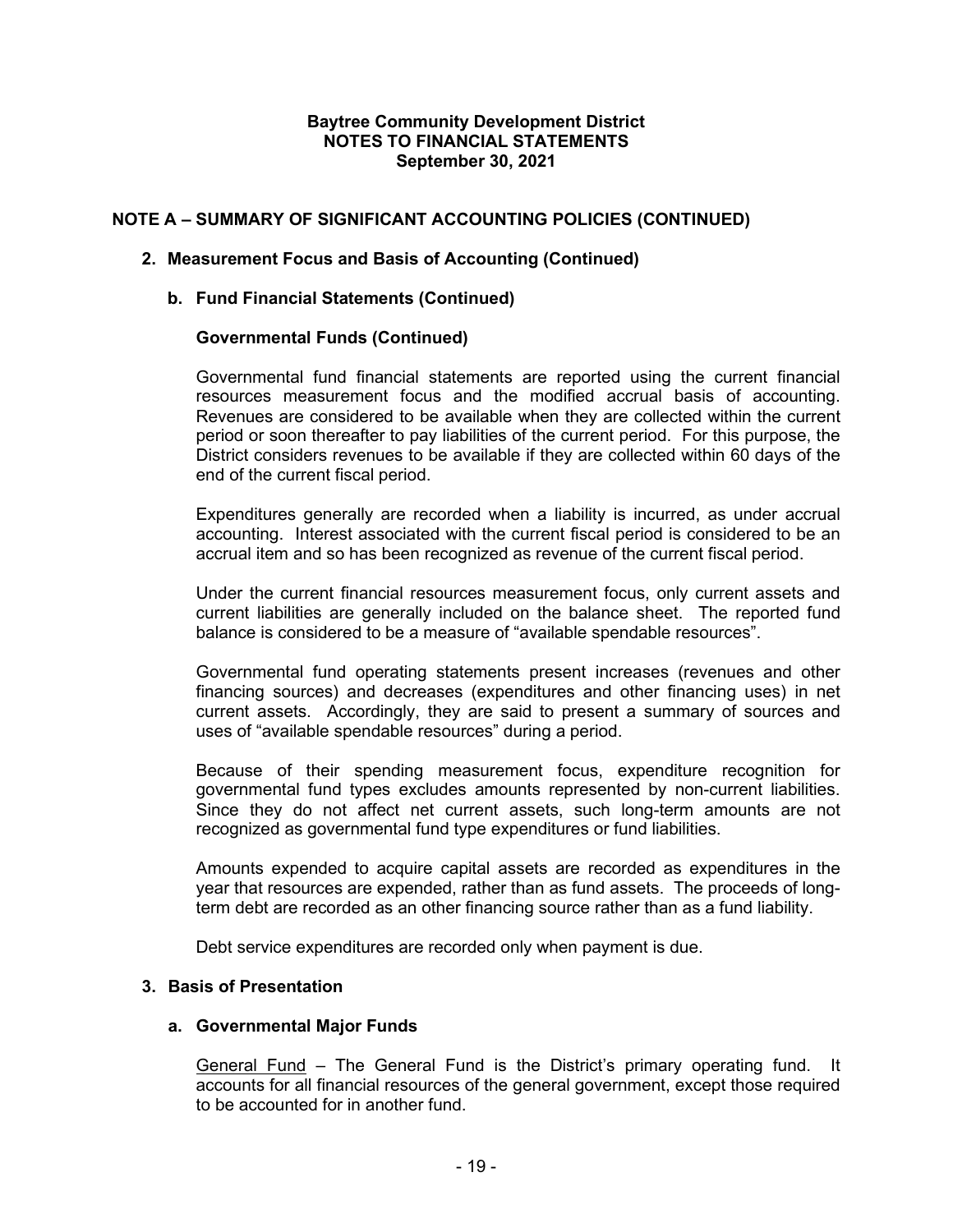## **NOTE A – SUMMARY OF SIGNIFICANT ACCOUNTING POLICIES (CONTINUED)**

### **3. Basis of Presentation (Continued)**

### **a. Governmental Major Funds (Continued)**

Capital Projects Fund – The Capital Projects Fund accounts for acquisition and construction of infrastructure improvements located within the boundaries of the District.

#### **b. Non-current Governmental Assets/Liabilities**

GASB Statement 34 requires that non-current governmental assets, such as construction in progress, and non-current governmental liabilities, such as general obligation bonds be reported in the governmental activities column in the government-wide Statement of Net Position.

### **4. Assets, Liabilities, and Net Position or Equity**

### **a. Cash and Investments**

Florida Statutes require state and local governmental units to deposit monies with financial institutions classified as "Qualified Public Depositories," a multiple financial institution pool whereby groups of securities pledged by the various financial institutions provide common collateral from their deposits of public funds. This pool is provided as additional insurance to the federal depository insurance and allows for additional assessments against the member institutions, providing full insurance for public deposits.

The District is authorized to invest in those financial instruments as established by Section 218.415, Florida Statutes. The authorized investments consist of:

- 1. Direct obligations of the United States Treasury;
- 2. The Local Government Surplus Funds Trust or any intergovernmental investment pool authorized pursuant to the Florida Interlocal Cooperative Act of 1969;
- 3. Interest-bearing time deposits or savings accounts in authorized qualified public depositories;
- 4. Securities and Exchange Commission, registered money market funds with the highest credit quality rating from a nationally recognized rating agency.

Cash and investments include time deposits, certificates of deposit, money market funds, and all highly liquid debt instruments with original maturities of three months or less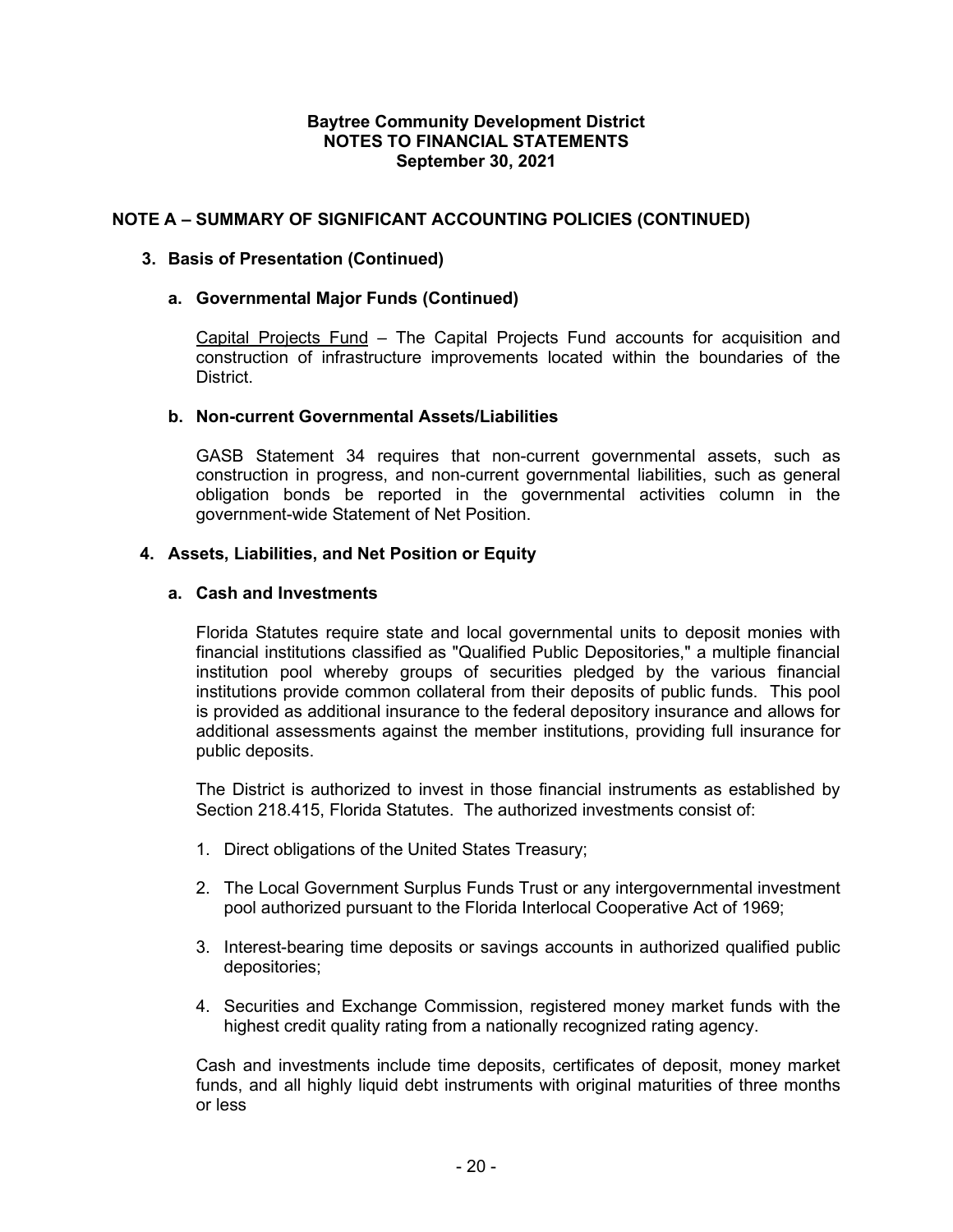## **NOTE A – SUMMARY OF SIGNIFICANT ACCOUNTING POLICIES (CONTINUED)**

#### **4. Assets, Liabilities, and Net Position or Equity (Continued)**

#### **b. Restricted Assets**

Certain net position of the District are classified as restricted assets on the Statement of Net Position because their use is limited either by law through constitutional provisions or enabling legislation; or by restrictions imposed externally by creditors. In a fund with both restricted and unrestricted net position, qualified expenses are considered to be paid first from restricted net position and then from unrestricted net position.

### **c. Capital Assets**

Capital assets, which include land and improvements, infrastructure and equipment are reported in the governmental activities column.

The District defines capital assets as assets with an initial, individual cost of \$5,000 or more and an estimated useful life in excess of one year. The valuation basis for all assets is historical cost.

The costs of normal maintenance and repairs that do not add to the value of the asset or materially extend its useful life are not capitalized.

Major outlays for capital assets and improvements are capitalized as projects are constructed.

Depreciation of capital assets is computed and recorded by utilizing the straight-line method. Estimated useful lives of the various classes of depreciable capital assets are as follows:

| Infrastructure | 30 years   |
|----------------|------------|
| Equipment      | 5-10 years |

## **d. Deferred Inflows of Resources**

Deferred inflows of resources represent an acquisition of net position that applies to a future reporting period(s) and so will not be recognized as an inflow of resources (revenue) until then. The District only has one time that qualifies for reporting in the category. Unavailable revenues are reported only in the governmental funds balance sheet. This amount is deferred and recognized as an inflow of resources in the period that amounts become available.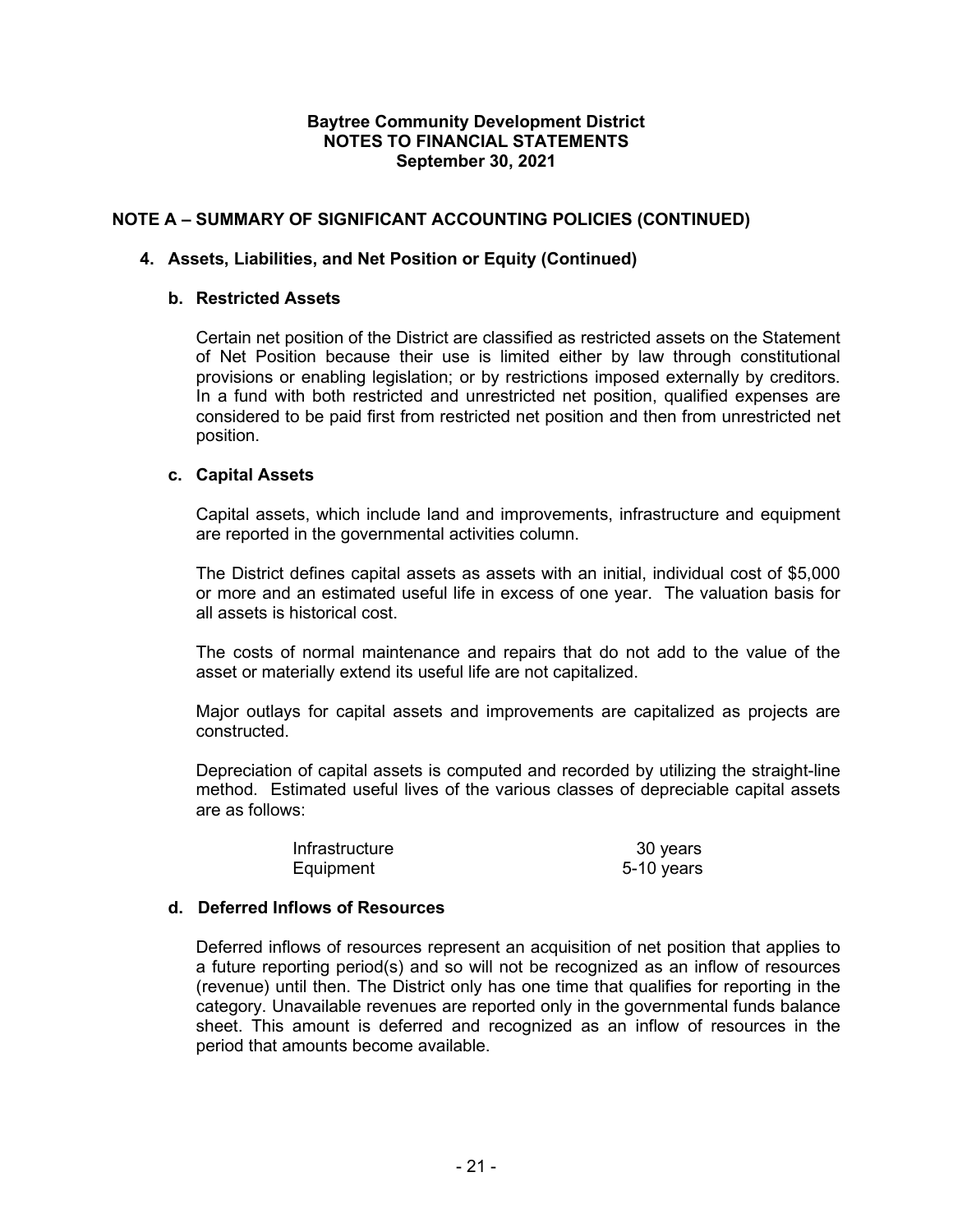# **NOTE A – SUMMARY OF SIGNIFICANT ACCOUNTING POLICIES (CONTINUED)**

#### **4. Assets, Liabilities, and Net Position or Equity (Continued)**

#### **e. Budgets**

Budgets are prepared and adopted after public hearings for the governmental funds, pursuant to Chapter 190, Florida Statutes. The District utilizes the same basis of accounting for budgets as it does for revenues and expenditures in its various funds. The legal level of budgetary control is at the fund level. All budgeted appropriations lapse at year end. Formal budgets are adopted for the general and debt service funds. As a result, deficits in the budget columns of the accompanying financial statements may occur.

## **NOTE B – RECONCILIATION OF GOVERNMENT-WIDE AND FUND FINANCIAL STATEMENTS**

#### **1. Explanation of Differences Between the Governmental Fund Balance Sheet and the Government-wide Statement of Net Position**

"Total fund balances" of the District's governmental funds, \$490,395, differs from "net position" of governmental activities, \$6,522,213, reported in the Statement of Net Position. This difference primarily results from the long-term economic focus of the Statement of Net Position versus the current financial resources focus of the governmental fund balance sheet. The effect of the differences is illustrated below:

#### **Capital related items**

When capital assets (land, buildings and improvements, infrastructure and equipment that are to be used in governmental activities) are purchased or constructed, the cost of those assets is reported as expenditures in governmental funds. However, the Statement of Net Position included those capital assets among the assets of the District as a whole.

| Land and improvements    | 5,466,583   |
|--------------------------|-------------|
| Infrastructure           | 2,255,869   |
| Equipment                | 96.273      |
| Accumulated depreciation | (1,787,958) |
| Total                    | 6.030.767   |

#### **Deferred inflows of resources**

Unavailable revenues are recognized as deferred inflows of resources at the fund level. Revenues are recognized when earned at the government-wide level.

| Unavailable revenues |  | 051 |
|----------------------|--|-----|
|----------------------|--|-----|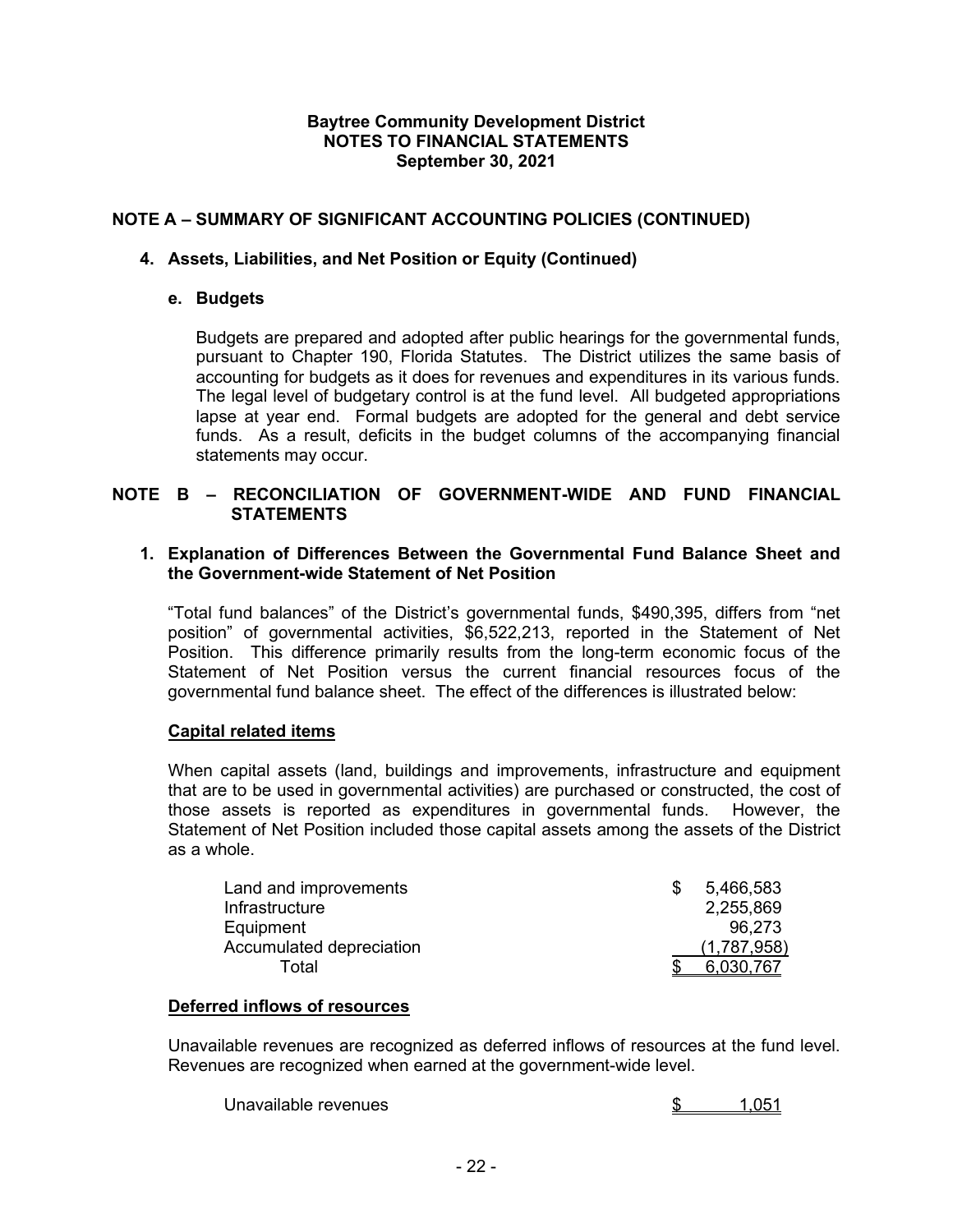## **NOTE B – RECONCILIATION OF GOVERNMENT-WIDE AND FUND FINANCIAL STATEMENTS (CONTINUED)**

### **2. Explanation of Differences Between the Governmental Fund Operating Statements and the Statement of Activities**

The "net change in fund balances" for government funds, \$70,117, differs from the "change in net position" for governmental activities, \$16,730, reported in the Statement of Activities. The differences arise primarily from the long-term economic focus of the Statement of Activities versus the current financial resources focus of the governmental funds. The effect of the differences is illustrated below:

### **Capital related items**

When capital assets that are to be used in governmental activities are purchased or constructed, the resources expended for those assets are reported as expenditures in governmental funds. However, in the Statement of Activities, the costs of those assets is allocated over their estimated useful lives and reported as depreciation. As a result, fund balances decrease by the amount of financial resources expended, whereas net position decrease by the amount of depreciation charged for the year.

| Capital outlay | 37,532    |
|----------------|-----------|
| Depreciation   | (82,966)  |
| Total          | (45, 434) |

#### **Deferred inflows of resources**

Unavailable revenues are recognized as deferred inflows of resources at the fund level. Revenues are recognized when earned at the government-wide level.

Unavailable revenues **\$** (7,953)

## **NOTE C – CASH AND INVESTMENTS**

All deposits are held in qualified public depositories and are included on the accompanying balance sheet as cash and investments.

#### Custodial Credit Risk – Deposits

Custodial credit risk is the risk that in the event of a bank failure, the District's deposits may not be returned to it. The District does not have a formal deposit policy for custodial credit risk, however, they follow the provisions of Chapter 280, Florida Statutes regarding deposits and investments. As of September 30, 2021, the District's bank balance was \$517,461 and the carrying value was \$513,165. Exposure to custodial credit risk was as follows. The District maintains all deposits in a qualified public depository in accordance with the provisions of Chapter 280, Florida Statutes, which means that all deposits are fully insured by Federal Depositors Insurance or collateralized under Chapter 280, Florida Statutes.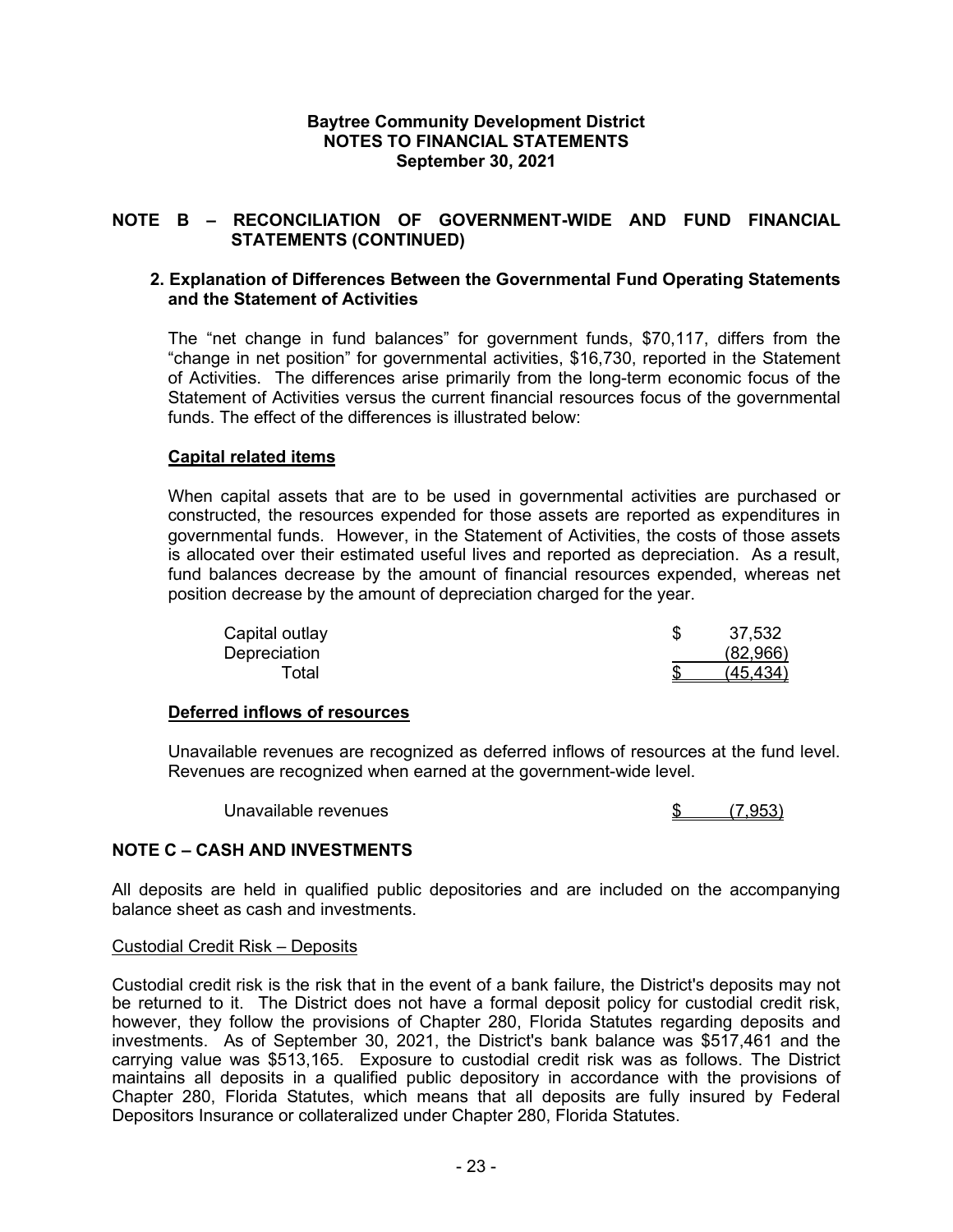## **NOTE C – CASH AND INVESTMENTS (CONTINUED)**

#### Investments

As of September 30, 2021, the District had the following investments and maturities:

| <b>Investment</b>         | <b>Maturity Date</b> | <b>Fair Value</b> |
|---------------------------|----------------------|-------------------|
| Managed Money Market Fund | N/A                  | 1.030             |

The District categorizes its fair value measurements within the fair value hierarchy recently established by generally accepted accounting principles. The fair value is the price that would be received to sell an asset, or paid to transfer a liability, in an orderly transaction between market participants at the measurement date. The hierarchy is based on the valuation inputs used to measure the fair value of the asset. The District uses a market approach in measuring fair value that uses prices and other relevant information generated by market transactions involving identical or similar assets, liabilities, or groups of assets and liabilities.

Assets or liabilities are classified into one of three levels. Level 1 is the most reliable and is based on quoted price for identical assets, or liabilities, in an active market. Level 2 uses significant other observable inputs when obtaining quoted prices for identical or similar assets, or liabilities, in markets that are not active. Level 3 is the least reliable and uses significant unobservable inputs that use the best information available under the circumstances, which includes the District's own data in measuring unobservable inputs.

As of September 30, 2021, the District did not hold any investments subject to the fair value measurement.

#### Interest Rate Risk

The District does not have a formal investment policy that limits investment maturities as a means of managing its exposure to fair value losses arising from increasing interest rates.

#### Credit Risk

The District has no investment policy that would further limit its investment choices.

#### Concentration of Credit Risk

The District places no limit on the amount it may invest in any one fund. The investments in Managed Money Market Fund represent 100% of the District's total investments.

The types of deposits and investments and their level of risk exposure as of September 30, 2021 were typical of these items during the fiscal year then ended.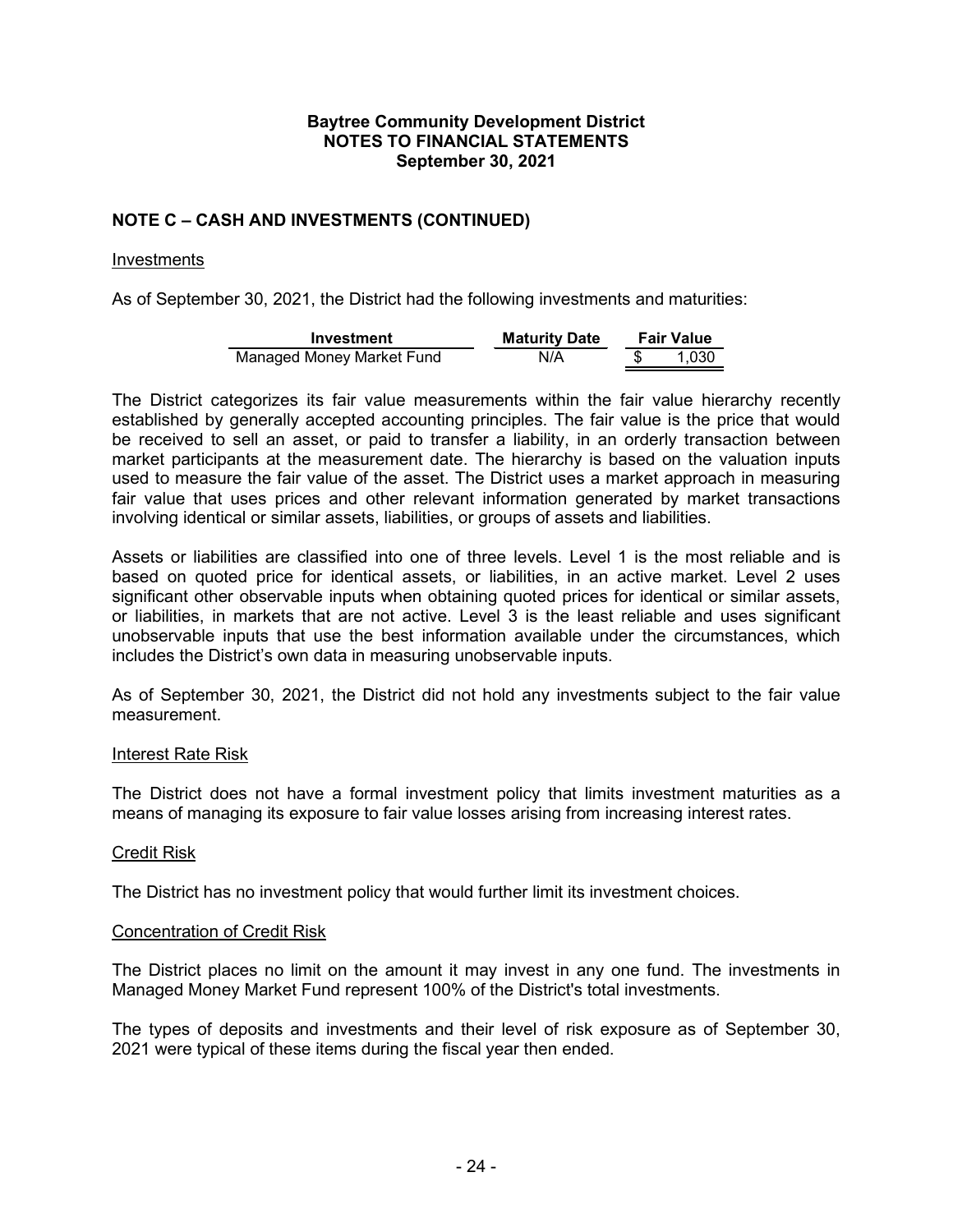# **NOTE D – CAPITAL ASSETS**

Capital Asset activity for the year ended September 30, 2021 was as follows:

|                                                | <b>Balance</b><br>10/1/20 |             | Additions |           | <b>Deletions</b> |  | <b>Balance</b><br>09/30/21 |             |
|------------------------------------------------|---------------------------|-------------|-----------|-----------|------------------|--|----------------------------|-------------|
| <b>Governmental Activities:</b>                |                           |             |           |           |                  |  |                            |             |
| Capital assets, not depreciated:               |                           |             |           |           |                  |  |                            |             |
| Land and improvements                          | \$                        | 5,466,583   | \$        |           | \$               |  | S                          | 5,466,583   |
| Capital assets, being depreciated:             |                           |             |           |           |                  |  |                            |             |
| Infrastructure                                 |                           | 2,227,422   |           | 28,447    |                  |  |                            | 2,255,869   |
| Equipment                                      |                           | 87,188      |           | 9,085     |                  |  |                            | 96,273      |
| <b>Total Capital Assets, Being Depreciated</b> |                           | 2,314,610   |           | 37,532    |                  |  |                            | 2,352,142   |
| Less accumulated depreciation for:             |                           |             |           |           |                  |  |                            |             |
| Infrastructure                                 |                           | (1,620,607) |           | (74, 247) |                  |  |                            | (1,694,854) |
| Equipment                                      |                           | (84, 385)   |           | (8, 719)  |                  |  |                            | (93, 104)   |
| <b>Total Accumulated Depreciation</b>          |                           | (1,704,992) |           | (82,966)  |                  |  |                            | (1,787,958) |
| <b>Total Capital Assets Depreciated, Net</b>   |                           | 609,618     |           | (45,434)  |                  |  |                            | 564,184     |
| <b>Governmental Activities Capital Assets</b>  | \$                        | 6,076,201   |           | (45, 434) | \$               |  | \$                         | 6,030,767   |

Depreciation of \$82,966 was allocated to physical environment.

# **NOTE E – INTERFUND ACTIVITY**

Transfers for the year ended September 30, 2021, consisted of the following:

|                              |                     | <b>Transfers Out</b> |  |  |  |
|------------------------------|---------------------|----------------------|--|--|--|
| <b>Transfers In</b>          | <b>General Fund</b> |                      |  |  |  |
| <b>Capital Projects Fund</b> |                     | 205,796              |  |  |  |

Transfers out of the General Fund were completed to fund various maintenance projects in the current year.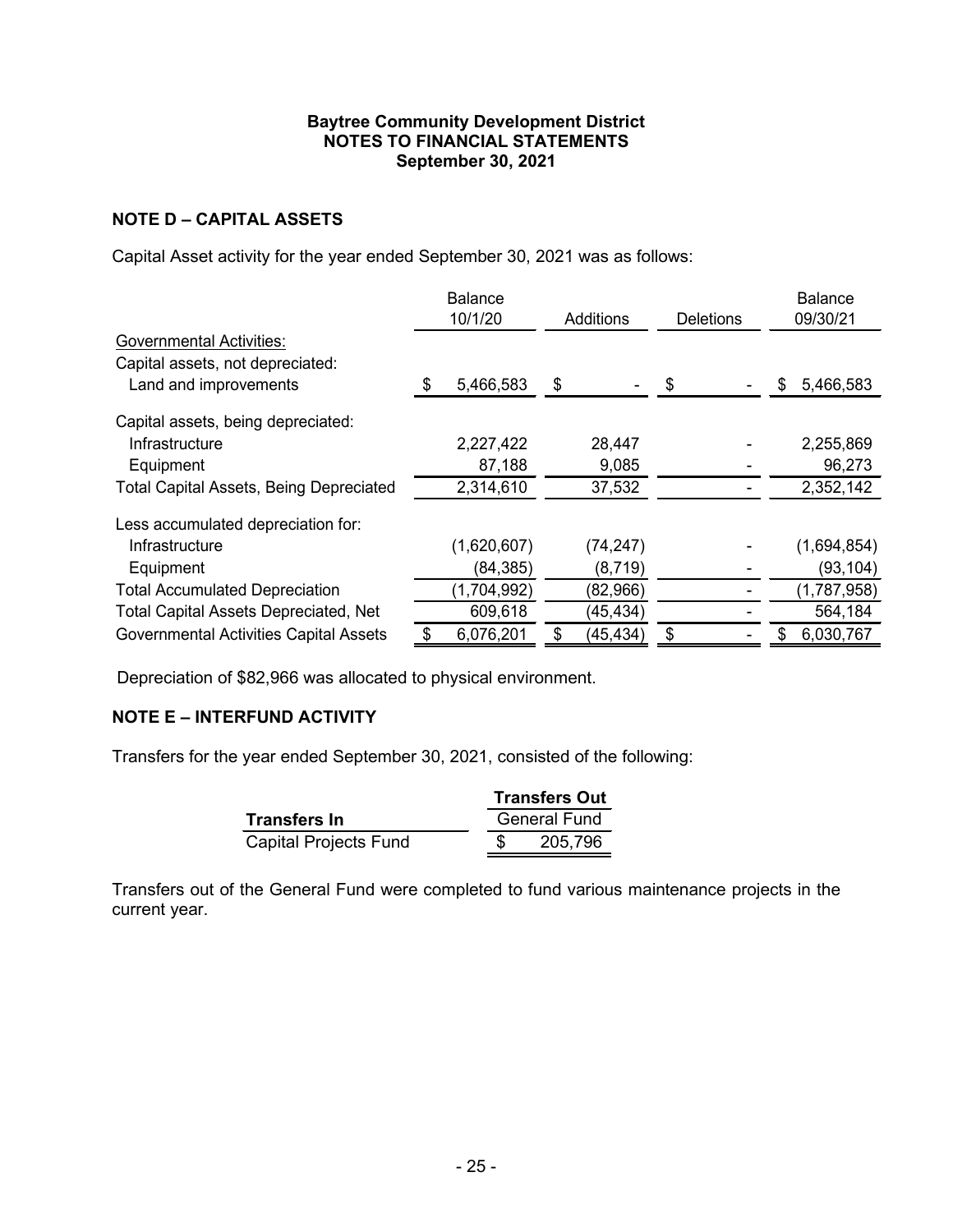## **NOTE F – LONG-TERM LIABILITIES**

In September 2009, the District secured a revolving line of credit with Regions Bank ("Lender"), not to exceed \$100,000, at an interest rate of prime plus 1.0%, but never less than 4.75% per annum. The District will pay the interest on the loan in monthly installments and the principal amount on demand. The Note was issued to finance authorized District expenses or improvements. The District has renewed the line of credit multiple times, and it now has no maturity date. As of September 30, 2021, the line of credit has not been utilized by the District.

## **NOTE G – RISK MANAGEMENT**

The District is exposed to various risks of loss related to torts; theft of, damage to and destruction of assets; errors and omissions; and natural disasters for which the government carries commercial insurance. There were no claims or settled claims from these risks that have exceeded commercial insurance coverage in the past three years.

## **NOTE H – HOMEOWNERS' ASSOCIATION AGREEMENT**

In a prior year, the District established a maintenance cost sharing agreement with the Isles of Baytree Homeowners' Association ("Association"). During the fiscal year ended September 30, 2008, the agreement was amended to include certain road resurfacing, gate house and lighting costs and adjusted the number of lots used in calculating certain contribution amounts. Under the terms of the agreement, the District will be reimbursed for certain shared costs. The reimbursements are recorded as miscellaneous revenues by the District. Revenue for the fiscal year ended September 30, 2021 was \$51,304.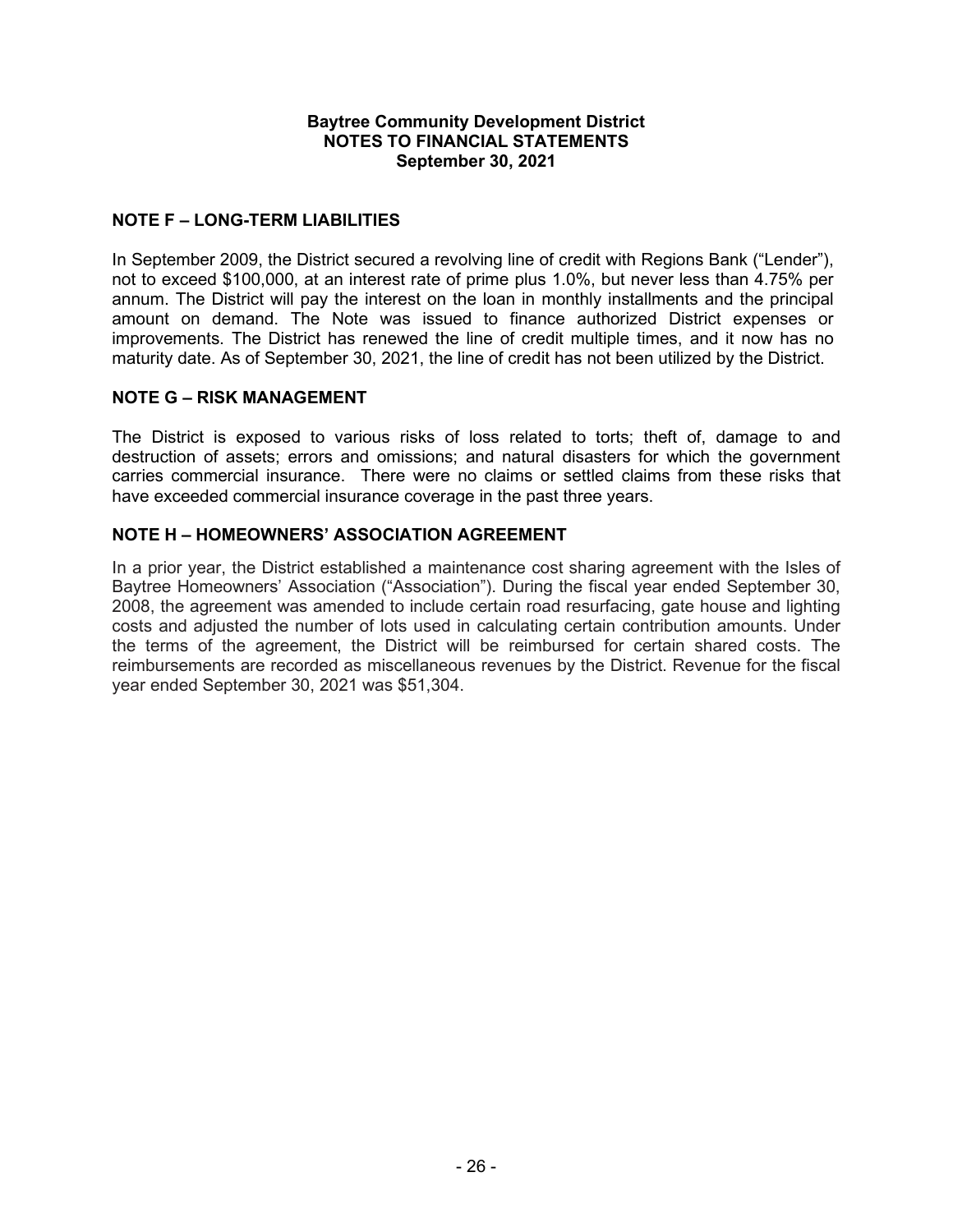

Certified Public Accountants PL

600 Citrus Avenue Suite 200 Fort Pierce, Florida 34950

772/461-6120 // 461-1155 FAX: 772/468-9278

#### **INDEPENDENT AUDITORS' REPORT ON INTERNAL CONTROL OVER FINANCIAL REPORTING AND ON COMPLIANCE AND OTHER MATTERS BASED ON AN AUDIT OF FINANCIAL STATEMENTS PERFORMED IN ACCORDANCE WITH** *GOVERNMENT AUDITING STANDARDS*

To the Board of Supervisors Baytree Community Development District Brevard County, Florida

We have audited, in accordance with the auditing standards generally accepted in the United States of America and the standards applicable to financial audits contained in *Government Auditing Standards* issued by the Comptroller General of the United States, the financial statements of Baytree Community Development District, as of and for the year ended September 30, 2021, and the related notes to the financial statements, and have issued our report thereon dated June 15, 2022.

#### **Internal Control Over Financial Reporting**

In planning and performing our audit, we considered Baytree Community Development District's internal control over financial reporting (internal control) as a basis for designing audit procedures that are appropriate in the circumstances for the purpose of expressing our opinions on the financial statements, but not for the purpose of expressing an opinion on the effectiveness of Baytree Community Development District's internal control. Accordingly, we do not express an opinion on the effectiveness of Baytree Community Development District's internal control.

A *deficiency in internal control* exists when the design or operation of a control does not allow management or employees, in the normal course of performing their assigned functions, to prevent, or detect and correct misstatements on a timely basis. A *material weakness* is a deficiency, or combination of deficiencies, in internal control, such that there is a reasonable possibility that a material misstatement of the entity's financial statements will not be prevented, or detected and corrected on a timely basis. A significant deficiency is a deficiency, or a combination of deficiencies, in internal control that is less severe than a material weakness, yet important enough to merit attention by those charged with governance.

Our consideration of internal control was for the limited purpose described in the first paragraph of this section and was not designed to identify all deficiencies in internal control that might be material weaknesses or significant deficiencies. Given these limitations, during our audit we did not identify any deficiencies in internal control that we consider to be material weaknesses. However, material weaknesses may exist that have not been identified.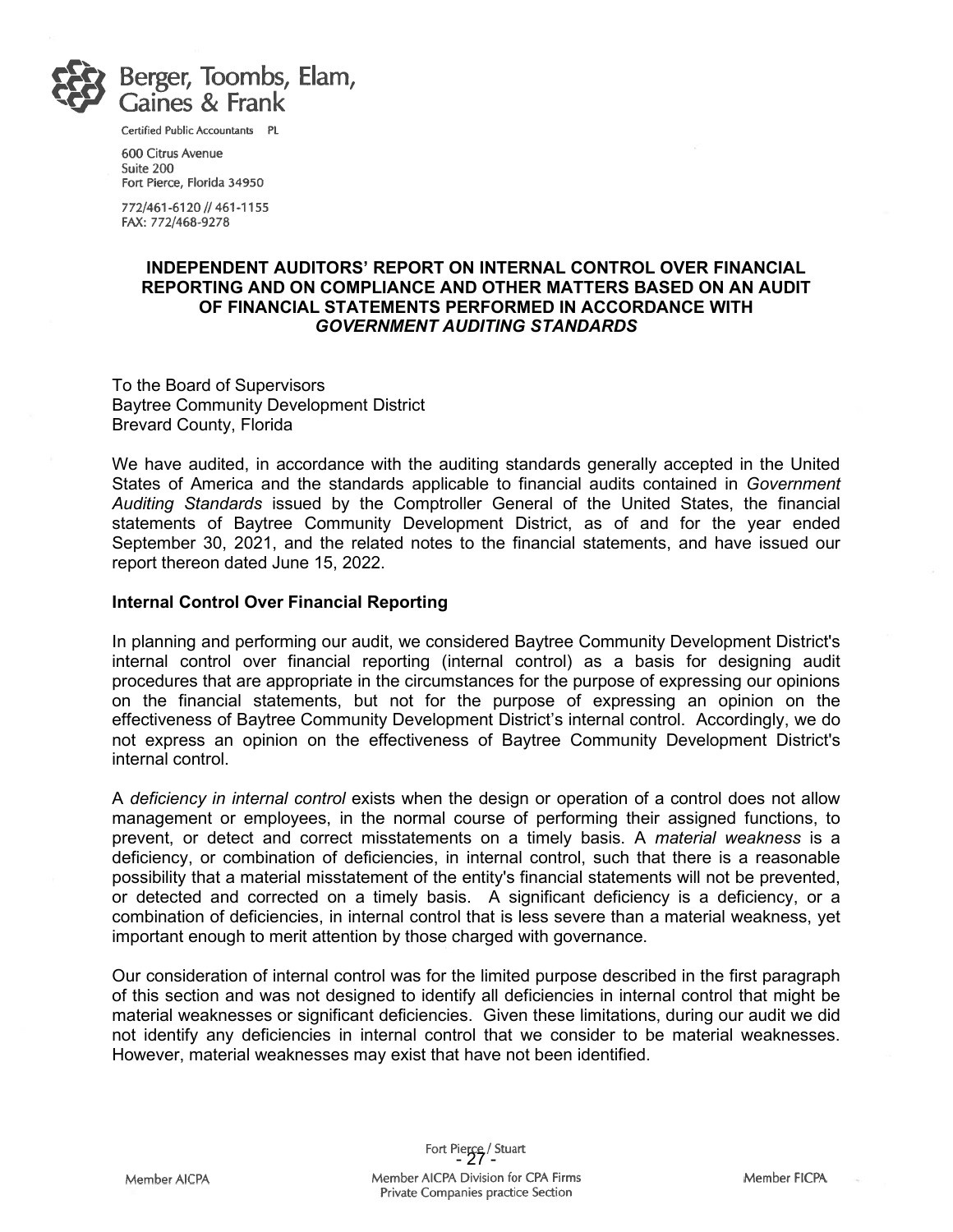

#### **Compliance and Other Matters**

As part of obtaining reasonable assurance about whether Baytree Community Development District's financial statements are free of material misstatement, we performed tests of its compliance with certain provisions of laws, regulations, contracts, and grant agreements, noncompliance with which could have a direct and material effect on the determination of financial statement amounts. However, providing an opinion on compliance with those provisions was not an objective of our audit, and accordingly, we do not express such an opinion. The results of our tests disclosed no instances of noncompliance or other matters that are required to be reported under *Government Auditing Standards*.

#### **Purpose of this Report**

The purpose of this report is solely to describe the scope of our testing of internal control and compliance and the results of that testing, and not to provide an opinion on the effectiveness of the entity's internal control or on compliance. This report is an integral part of an audit performed in accordance with *Government Auditing Standards* in considering the entity's internal control and compliance. Accordingly, this communication is not suitable for any other purpose.

Birgir Jambo Clam

Berger, Toombs, Elam, Gaines & Frank Certified Public Accountants PL Fort Pierce, Florida

June 15, 2022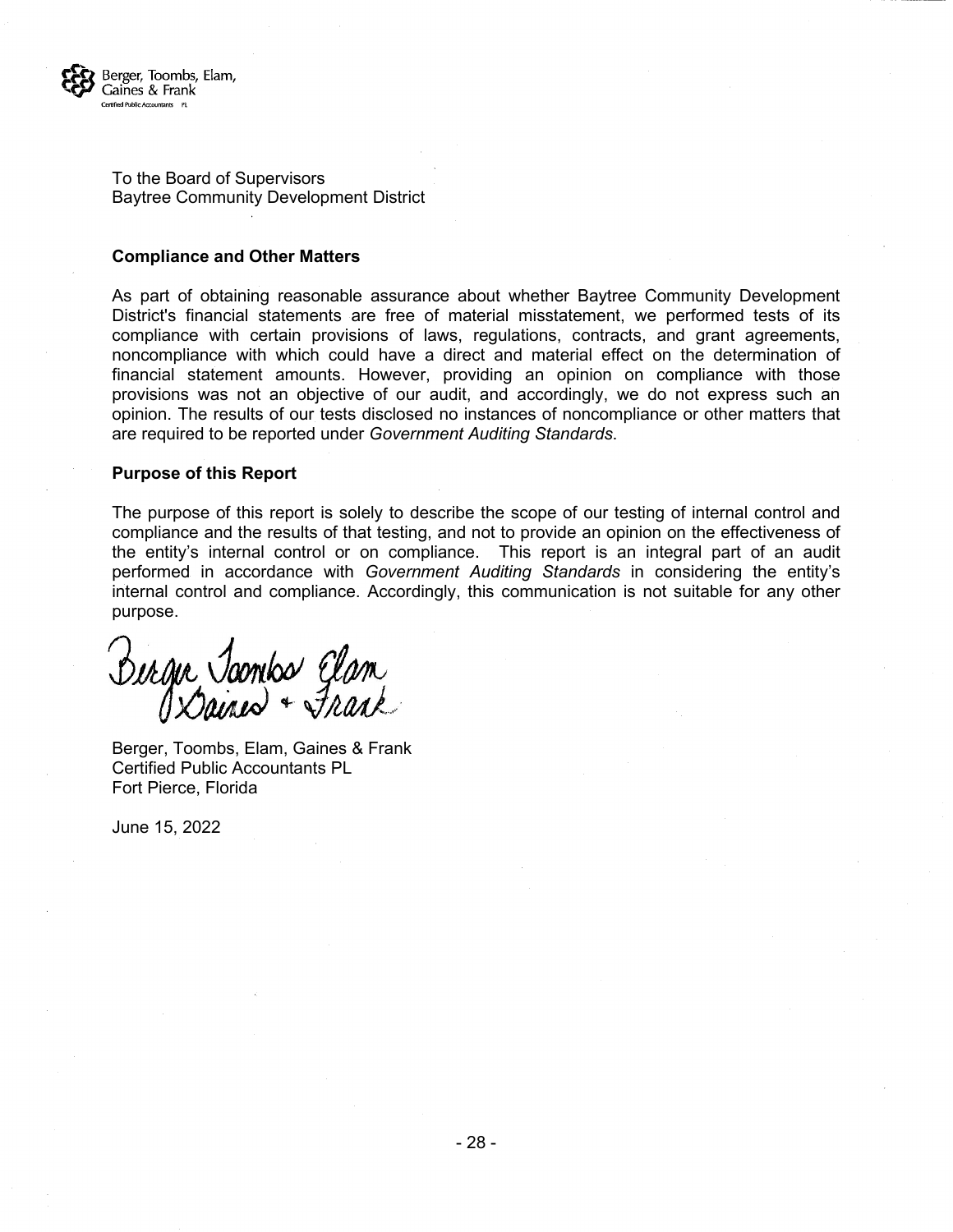

Certified Public Accountants PL

600 Citrus Avenue Suite 200 Fort Pierce, Florida 34950

772/461-6120 // 461-1155 FAX: 772/468-9278

#### **MANAGEMENT LETTER**

To the Board of Supervisors Baytree Community Development District Brevard County, Florida

#### **Report on the Financial Statements**

We have audited the financial statements of the Baytree Community Development District as of and for the year ended September 30, 2021, and have issued our report thereon dated June 15, 2022.

#### **Auditor's Responsibility**

We conducted our audit in accordance with auditing standards generally accepted in the United States; the standards applicable to financial audits contained in *Government Auditing Standards*, issued by the Comptroller General of the United States and Chapter 10.550, Rules of the Florida Auditor General.

#### **Other Reporting Requirements**

We have issued our Independent Auditor's Report on Internal Control over Financial Reporting and on Compliance and Other Matters Based on an Audit of Financial Statements Performed in Accordance with *Government Auditing Standards* and our Independent Auditor's Report on an examination conducted in accordance with *AICPA Professionals Standards*, AT-C Section 315, regarding compliance requirements in accordance with Chapter 10.550, Rules of the Auditor General. Disclosures in those reports, which are dated June 15, 2022, should be considered in conjunction with this management letter.

#### **Prior Audit Findings**

Section 10.554(1)(i)1., Rules of the Auditor General, requires that we determine whether or not corrective actions have been taken to address findings and recommendations made in the preceding financial audit report. There were no findings or recommendations in the previous financial audit report.

#### **Financial Condition and Management**

Section 10.554(1)(i)5.a. and 10.556(7), Rules of the Auditor General, require us to apply appropriate procedures and communicate the results of our determination as to whether or not Baytree Community Development District has met one or more of the conditions described in Section 218.503(1), Florida Statutes, and to identify the specific conditions met. In connection with our audit, we determined that Baytree Community Development District did not meet any of the conditions described in Section 218.503(1) Florida Statutes.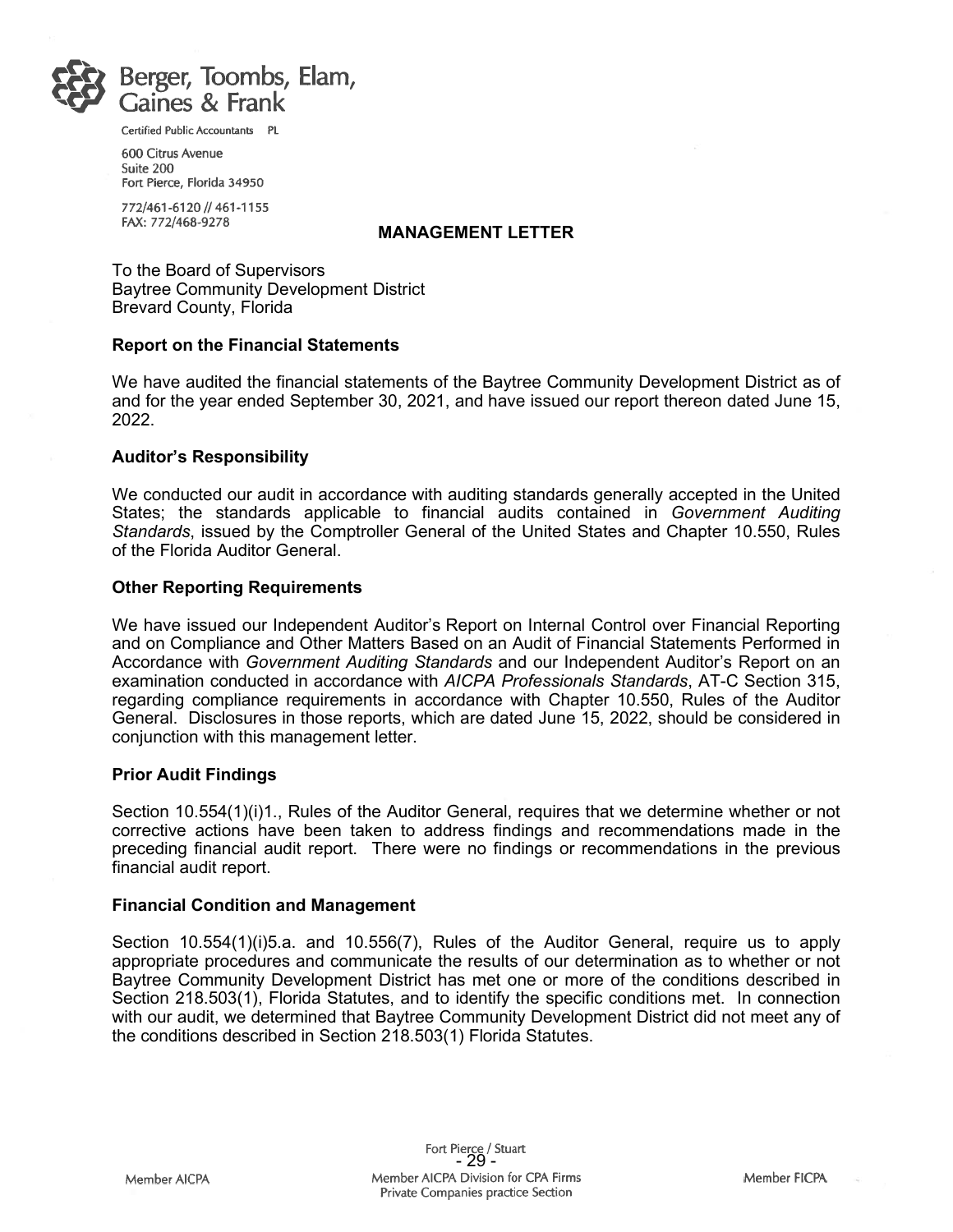

Pursuant to Sections 10.554(1)(i)5.b. and 10.556(8), Rules of the Auditor General, we applied financial condition assessment procedures for Baytree Community Development District. It is management's responsibility to monitor the Baytree Community Development District's financial condition; our financial condition assessment was based in part on the representations made by management and the review of the financial information provided by the same as of September 30, 2021.

Section 10.554(1)(i)2., Rules of the Auditor General, requires that we communicate any recommendations to improve financial management. In connection with our audit, we did not have any such recommendations.

#### **Specific Information**

The information provided below was provided by management and has not been audited; therefore, we do not express an opinion or provide any assurance on the information.

As required by Section 218.39(3)(c), Florida Statutes, and Section 10.554(1)(i)6, Rules of the Auditor General, the Baytree Community Development District reported:

- 1) The total number of district employees compensated in the last pay period of the District's fiscal year: 0
- 2) The total number of independent contractors to whom nonemployee compensation was paid in the last month of the District's fiscal year: 15
- 3) All compensation earned by or awarded to employees, whether paid or accrued, regardless of contingency: \$10,400
- 4) All compensation earned by or awarded to nonemployee independent contractors, whether paid or accrued, regardless of contingency: \$836,213
- 5) Each construction project with a total cost of at least \$65,000 approved by the District that is scheduled to begin on or after October 1, 2020, together with the total expenditures for such project: The District had no construction projects during the year.
- 6) A budget variance based on the budget adopted under Section 189.016(4), Florida Statutes, before the beginning of the fiscal year being reported if the District amends a final adopted budget under Section 189.016(6), Florida Statutes: The budget was amended, see below.

As required by Section 218.39(3)(c), Florida Statutes, and Section 10.554(1)(i)8, Rules of the Auditor General, the Baytree Community Development District reported:

- 7) The rate or rates of non-ad valorem special assessments imposed by the District: \$1,885
- 8) The amount of special assessments collected by or on behalf of the District: Total Special Assessments collected was \$855,982.
- 9) The total amount of outstanding bonds issued by the District and the terms of such bonds: The District has no outstanding bonds.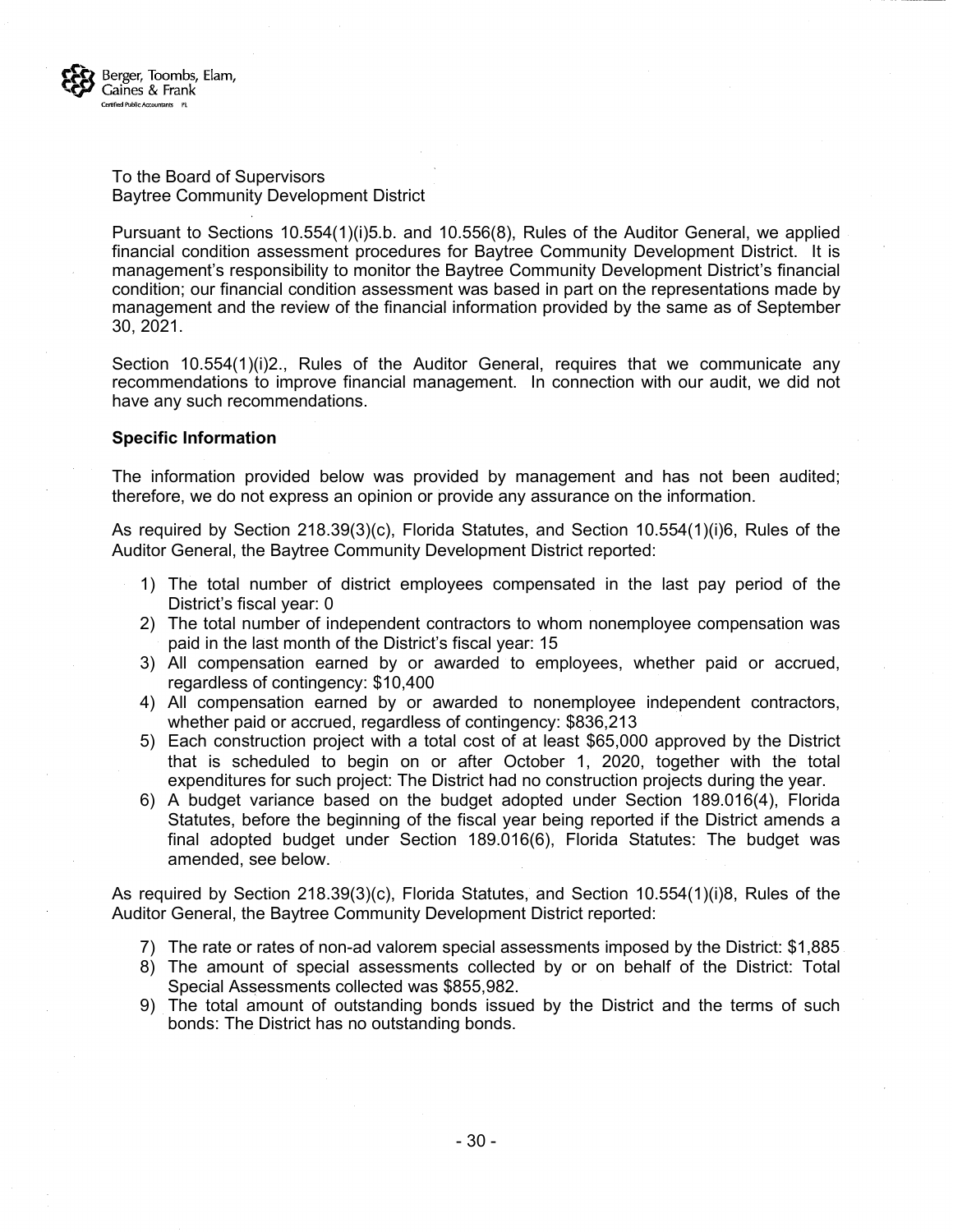

|                                          | Original<br><b>Budget</b> |           |    | <b>Actual</b> | <b>Variance with</b><br><b>Original Budget</b><br><b>Positive</b><br>(Negative) |           |  |  |
|------------------------------------------|---------------------------|-----------|----|---------------|---------------------------------------------------------------------------------|-----------|--|--|
| Revenues                                 |                           |           |    |               |                                                                                 |           |  |  |
| Special assessments                      | \$                        | 853,142   | \$ | 855,982       | \$                                                                              | 2,840     |  |  |
| Miscellaneous revenues                   |                           | 50,299    |    | 60,714        |                                                                                 | 10,415    |  |  |
| <b>Total Revenues</b>                    |                           | 903,441   |    | 916,696       |                                                                                 | 13,255    |  |  |
| <b>Expenditures</b><br>Current           |                           |           |    |               |                                                                                 |           |  |  |
| General government                       |                           | 148,002   |    | 156,373       |                                                                                 | (8, 371)  |  |  |
| Physical environment                     |                           | 519,565   |    | 538,597       |                                                                                 | (19, 032) |  |  |
| <b>Total Expenditures</b>                |                           | 667,567   |    | 694,970       |                                                                                 | (27,403)  |  |  |
| Total revenues over/(under expenditures) |                           | 235,874   |    | 221,726       |                                                                                 | (14, 148) |  |  |
| Other Financing Sources/(Uses)           |                           |           |    |               |                                                                                 |           |  |  |
| Transfers out                            |                           | (235,874) |    | (205,796)     |                                                                                 | 30,078    |  |  |
| Net changes in fund balance              |                           |           |    | 15,930        |                                                                                 | 15,930    |  |  |
| Fund Balances - October 1, 2020          |                           |           |    | 99,678        |                                                                                 | 99,678    |  |  |
| Fund Balances - September 30, 2021       |                           |           |    | 115,608       |                                                                                 | 115,608   |  |  |

#### **Additional Matters**

Section 10.554(1)(i)3., Rules of the Auditor General, requires us to communicate noncompliance with provisions of contracts or grant agreements, or abuse, that have occurred, or are likely to have occurred, that have an effect on the financial statements that is less than material but warrants the attention of those charged with governance. In connection with our audit, we did not note any such findings.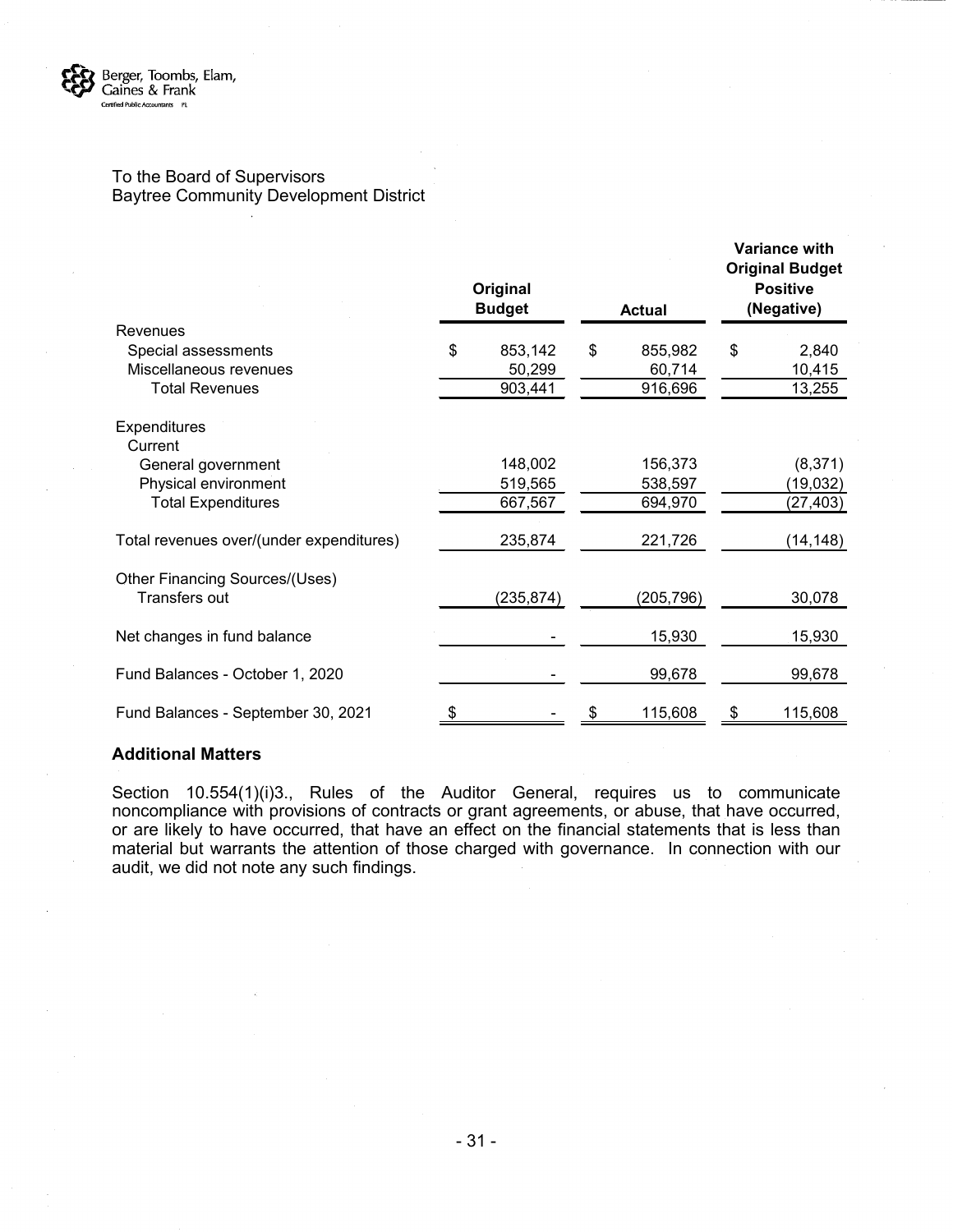

#### **Purpose of this Letter**

Our management letter is intended solely for the information and use of the Legislative Auditing Committee, members of the Florida Senate and the Florida House of Representatives, the Florida Auditor General, Federal and other granting agencies, the Board of Supervisors, and applicable management, and is not intended to be and should not be used by anyone other than these specified parties.

Bergir Joenks Clam

Berger, Toombs, Elam, Gaines & Frank Certified Public Accountants PL Fort Pierce, Florida

June 15, 2022